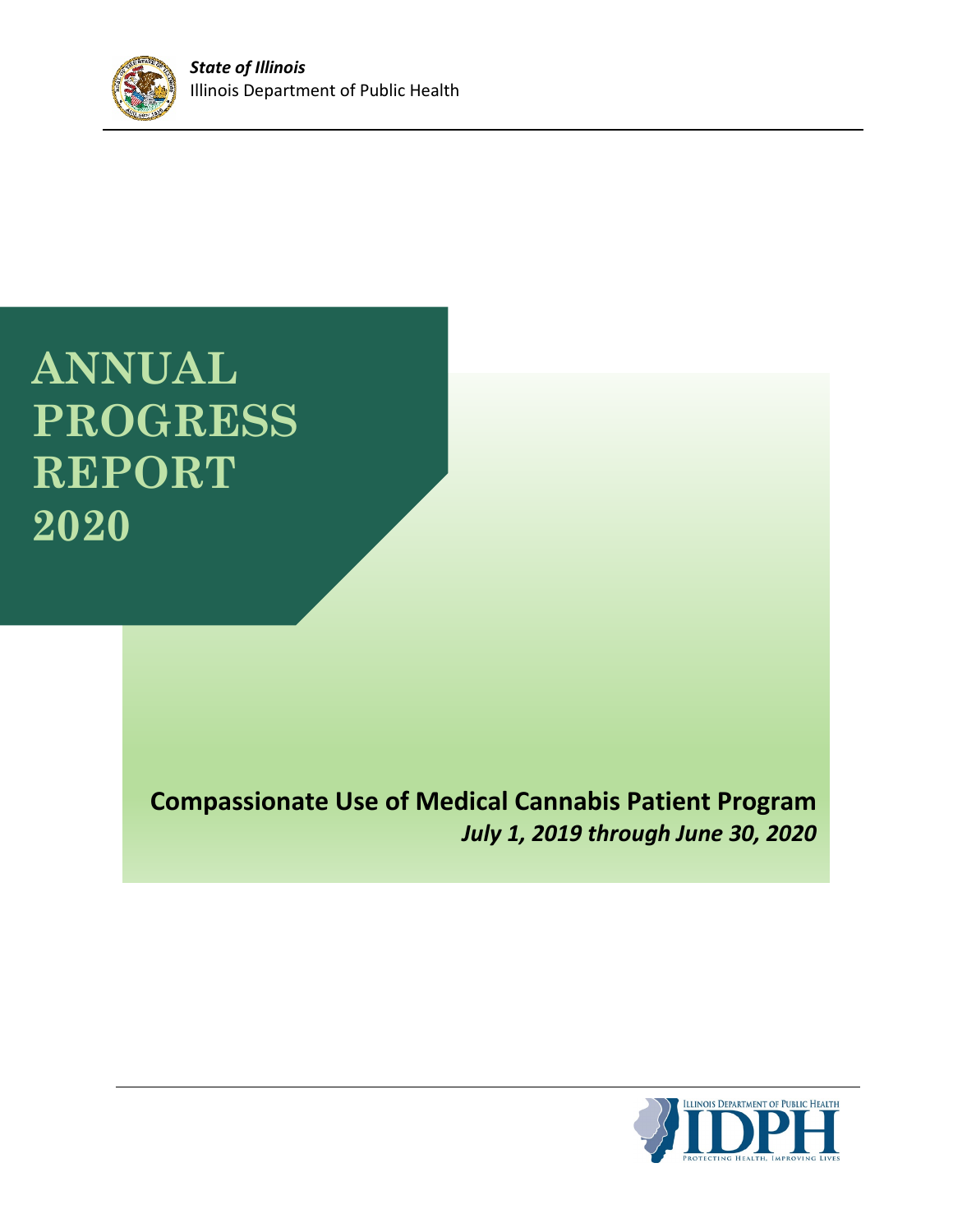## **TABLE OF CONTENTS**

| COMPASSIONATE USE OF MEDICAL CANNABIS PROGRAM ACT 3              |    |
|------------------------------------------------------------------|----|
|                                                                  |    |
|                                                                  |    |
|                                                                  |    |
| MEDICAL CANNABIS PATIENT PROGRAM (MCPP) ________________________ |    |
|                                                                  |    |
|                                                                  |    |
|                                                                  |    |
|                                                                  |    |
|                                                                  |    |
|                                                                  |    |
|                                                                  |    |
|                                                                  |    |
|                                                                  |    |
|                                                                  |    |
|                                                                  |    |
|                                                                  |    |
|                                                                  |    |
|                                                                  |    |
|                                                                  |    |
| OPIOID ALTERNATIVE PILOT PROGRAM (OAPP) _____________________    | 19 |
|                                                                  |    |
|                                                                  |    |
|                                                                  |    |
|                                                                  |    |
|                                                                  |    |
|                                                                  |    |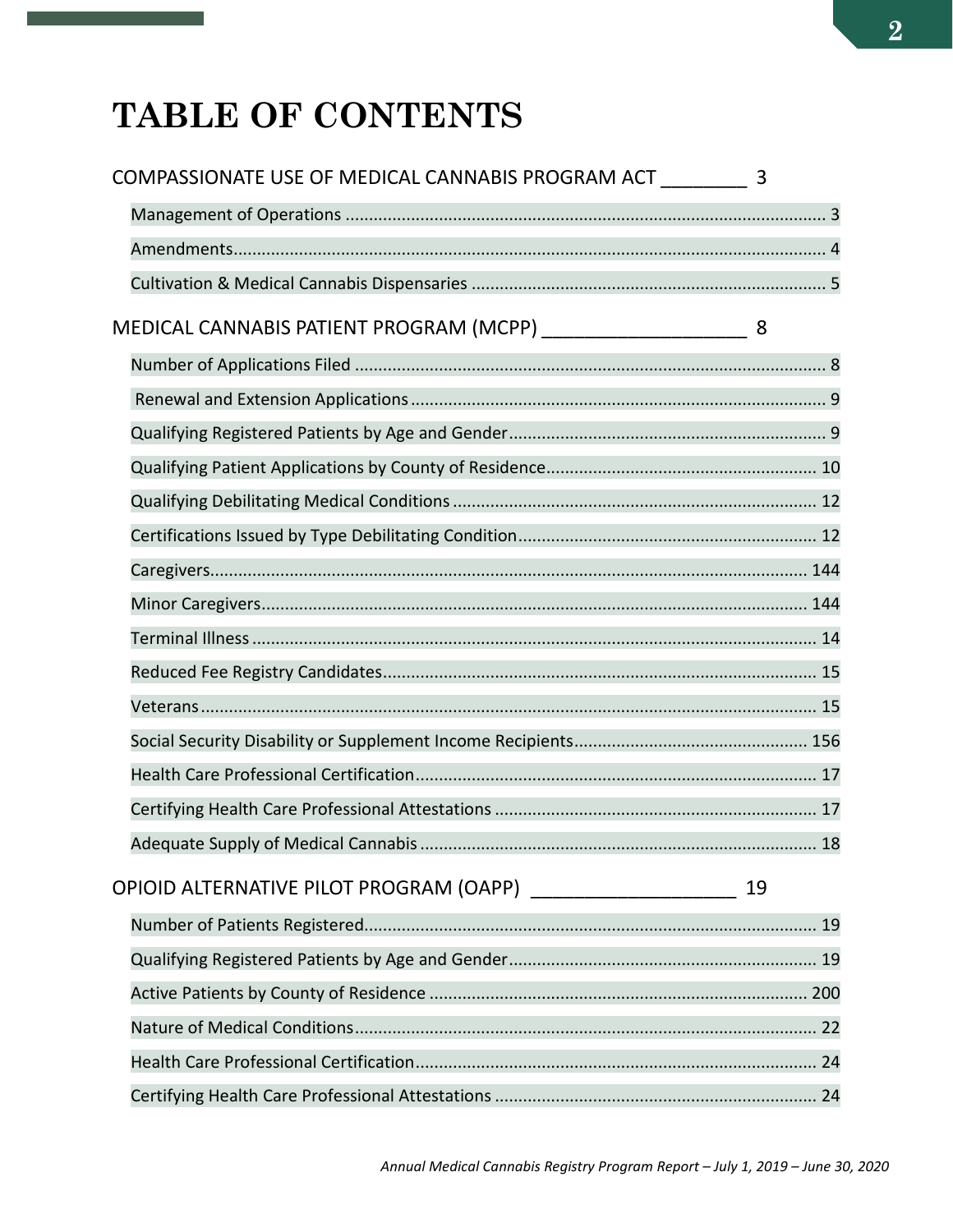## <span id="page-2-0"></span>**COMPASSIONATE USE OF MEDICAL CANNABIS PROGRAM ACT**

The Compassionate Use of Medical Cannabis Program Act (410 ILCS 130, allows an individual who is diagnosed with a qualifying debilitating medical condition to register with the state of Illinois under the Medical Cannabis Patient Program (MCPP) to obtain cannabis (marijuana) for medical use. The Act became effective on January 1, 2014. On August 12, 2019, changes to the Compassionate Use of Medical Cannabis Program became effective. The Compassionate Use of Medical Cannabis Program Act is a permanent program and the "pilot" designation has been removed. Illinois was the 20<sup>th</sup> state to authorize a legal medical cannabis program. As of June 2020, 33 states, Washington, DC, and the territories of Guam, Puerto Rico, the Virgin Islands, and American Samoa have legalized the use of the marijuana plant for medical cannabis purposes.

Public Act (P.A.) 98-0122 provides Illinois residents who have various qualifying debilitating medical conditions, as defined by the Act, access to medical cannabis and protects qualifying patients, as well as their Health Care Professionals and Caregivers, from criminal and civil liability. The Act defines "medical use" as the acquisition; administration; delivery; possession; transfer; transportation; or use of cannabis to treat or alleviate a registered qualifying patient's debilitating medical condition or symptoms associated with the patient's qualifying condition.

### <span id="page-2-1"></span>**Management of Operations**

Three Illinois agencies oversee the process for providing and obtaining medical cannabis. The agencies are:

- 1. The Illinois Department of Agriculture (IDOA) provides registration and oversight of cultivation centers.
- 2. The Illinois Department of Financial and Professional Regulation (IDFPR) enforces the Act's provisions relating to registration and oversight of dispensing organizations.
- 3. The Illinois Department of Public Health (IDPH) operates a confidential registry of qualifying patients authorized to engage in the medical use of cannabis and their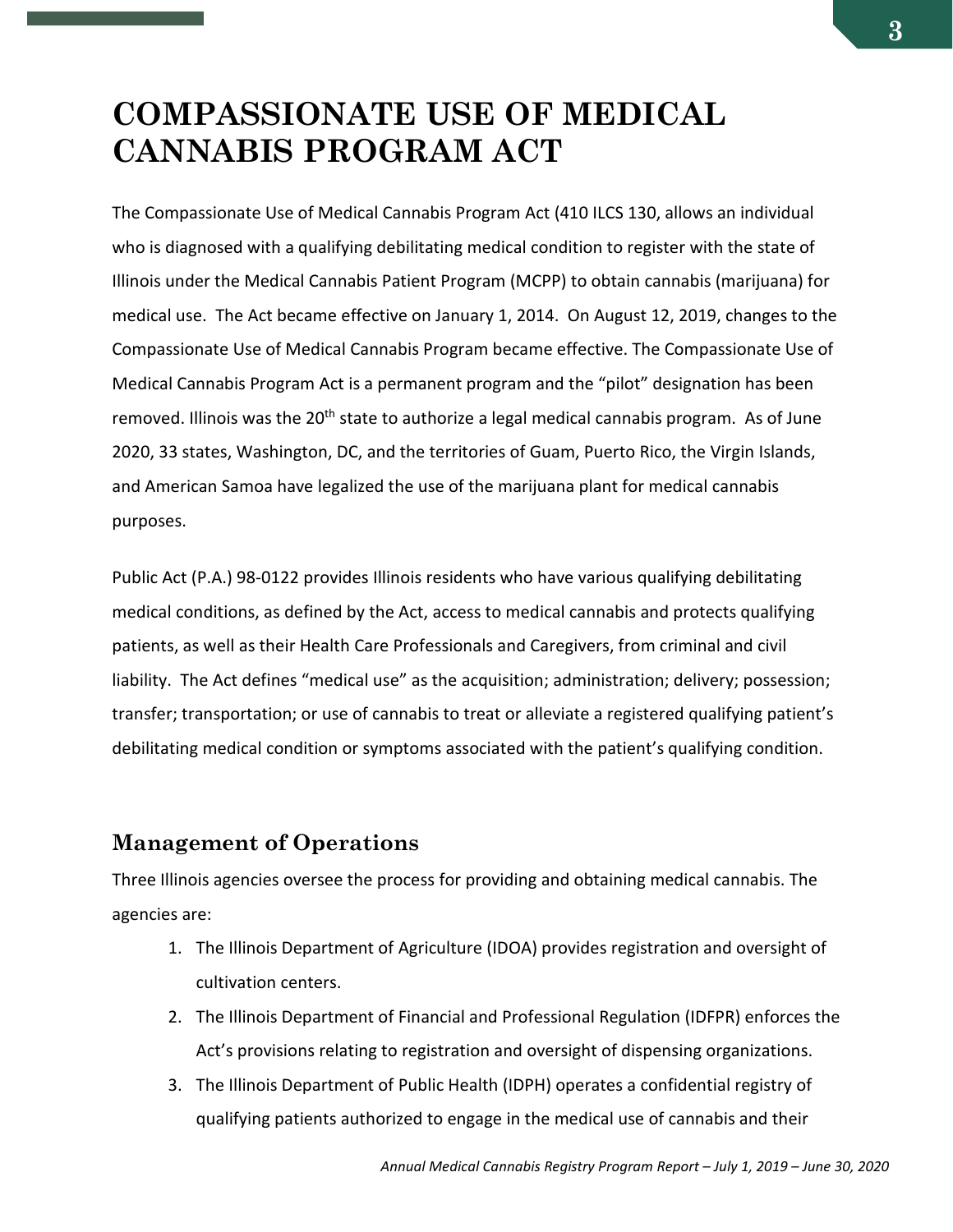caregivers and distributes educational information about health risks associated with abuse of cannabis and prescription medications.

Additionally, the Office of the Secretary of State, the Illinois State Police, and the Department of Revenue each has ancillary roles for program implementation.

#### <span id="page-3-0"></span>**Amendments**

Since P.A. 98-0122 became effective, the legislation authorizing the program has been amended multiple times. In 2015, the Act was amended to allow persons under age 18 to obtain a registry identification card. In July 2016, the program was extended through July 1, 2020. Additionally, Public Act 099-0519 added Post-Traumatic Stress Disorder (PTSD) as a qualifying debilitating condition and allowed persons diagnosed with a terminal illness to apply for an expedited medical cannabis registry identification card.

On August 28, 2018, Public Act 100-1114, the Alternative to Opioids Act of 2018, was signed into law—making changes to the Compassionate Use of Medical Cannabis Program Pilot Act. The Public Act created the Opioid Alternative Pilot Program (OAPP), which allows access to medical cannabis for individuals who have or could receive a prescription for opioids as certified by a physician licensed in Illinois. The OAPP was designed to provide people with an option to manage their pain. Opioids can be highly addictive in a very short period of time and this program offers qualifying individuals an alternative. On January 31, 2019, IDPH successfully launched the OAPP with the long-term goal to reduce opioid deaths.

On February 1, 2019, IDPH began issuing provisional access registration cards to persons who apply on-line for the Medical Cannabis Patient Program (MCPP). The provisional registration allows the qualifying patient and designated caregiver, if applicable, to access a medical cannabis dispensary while the patient's application is being processed. Patients who registered on-line December 1, 2018 through January 31, 2018 also received a provisional registration.

On August 9, 2019, Public Act 101-0363 added several new qualifying debilitating conditions including: Autism, Chronic Pain, Irritable Bowel Syndrome, Migraines, Osteoarthritis, Anorexia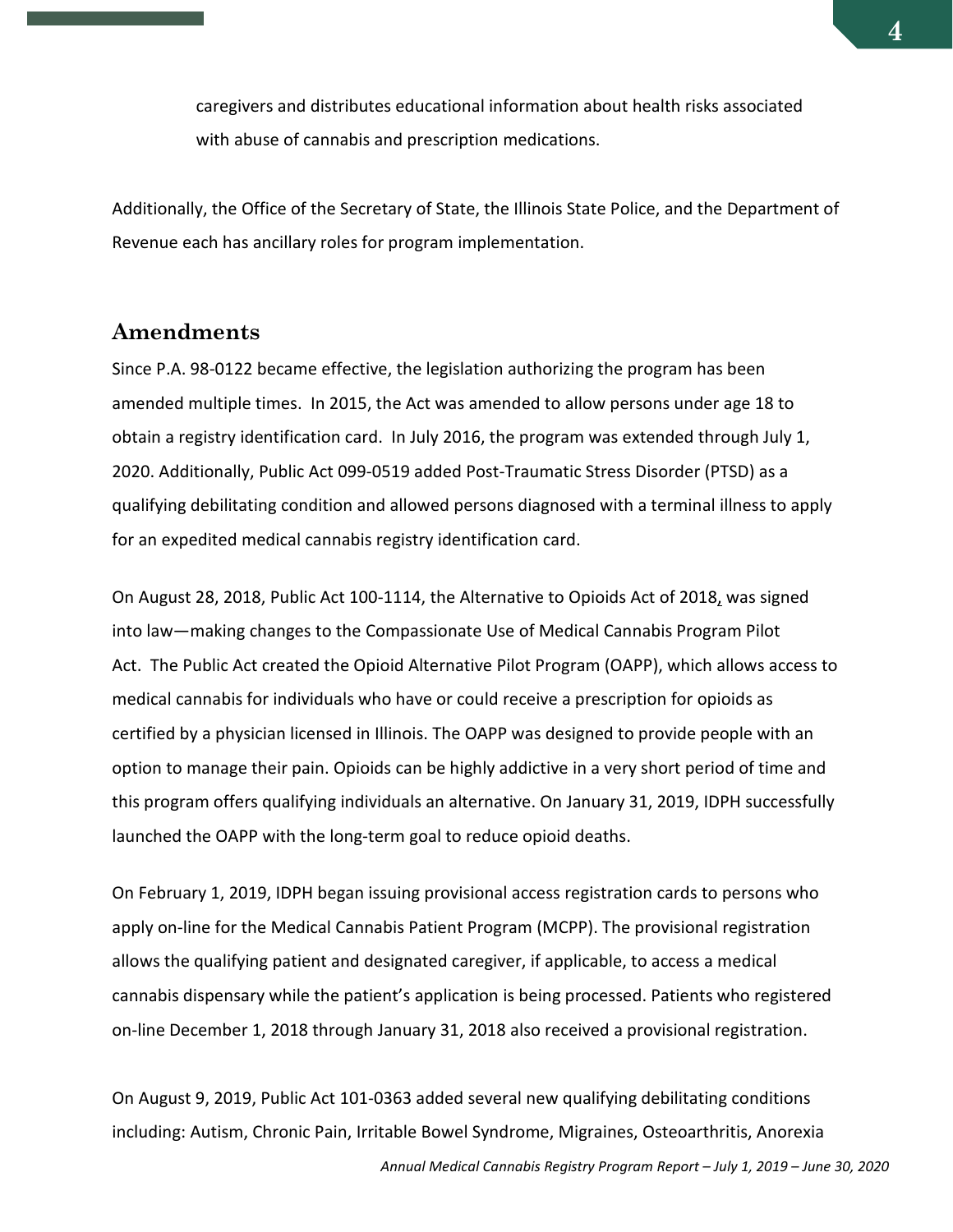Nervosa, Ehlers-Danlos Syndrome, Neuro-Behcet's Disease, Neuropathy, Polycystic Kidney Disease, and Superior Canal Dehiscence Syndrome. It allowed for Advance Practice Registered Nurses and Physician Assistants to submit certifications for applicants in addition to Physicians. It called for procedures to be established allowing Veterans to participate in the Opioid Alternative Pilot Program. The program was also required to provide for immediate changes of a registered patient's designated dispensary.

#### <span id="page-4-0"></span>**Cultivation & Medical Cannabis Dispensaries**

The state's departments of Agriculture and Financial and Professional Regulation oversee the licensing of cultivation centers and medical cannabis dispensaries. As of June 30, 2020, there were 21 licensed operating cultivation centers and 55 licensed medical cannabis dispensaries in Illinois. The first licensed medical cannabis dispensaries opened to the public in November 2015.

The Act requires qualifying medical cannabis patients to select an Illinois registered medical cannabis dispensary to purchase medical cannabis. An updated list of registered dispensaries is available at https://www.idfpr.com/Forms/MC/ListofLicensedDispensaries.pdf. Registered patients may change their medical cannabis dispensary online. The tables on the following page provides an overview of how many registered patients selected the medical cannabis dispensaries listed as of June 30, 2020. Because registered patients change dispensaries often, these numbers do not reflect the total number of registered patients currently active.

Total medical cannabis sales since November 2015 for the period ending June 30, 2020 were as follows:

- Total retail sales since 11/2015 by licensed medical cannabis dispensaries -- \$682,290,826.10
- Total wholesale sales since 11/2015 by cultivation centers -- \$473,816,151.46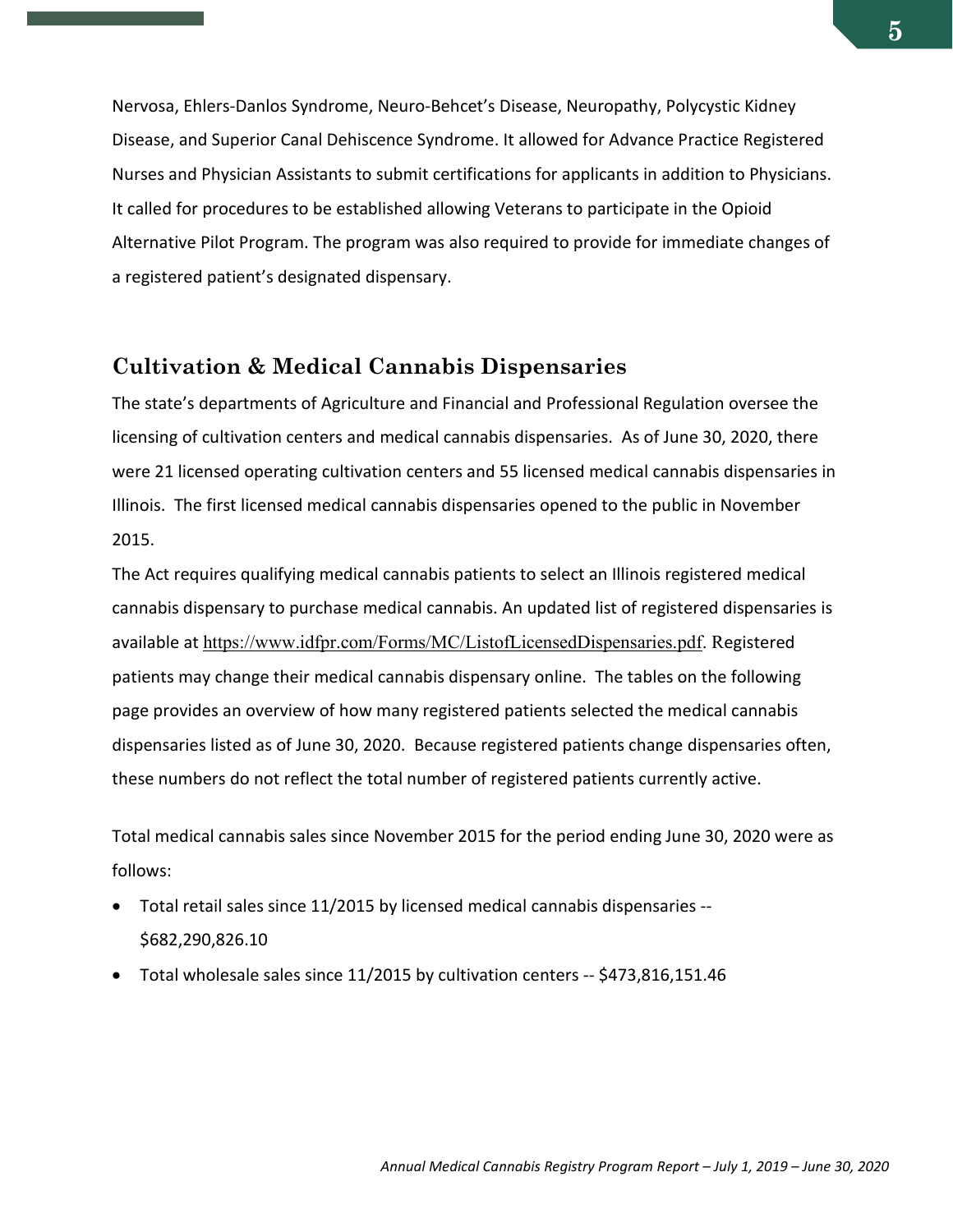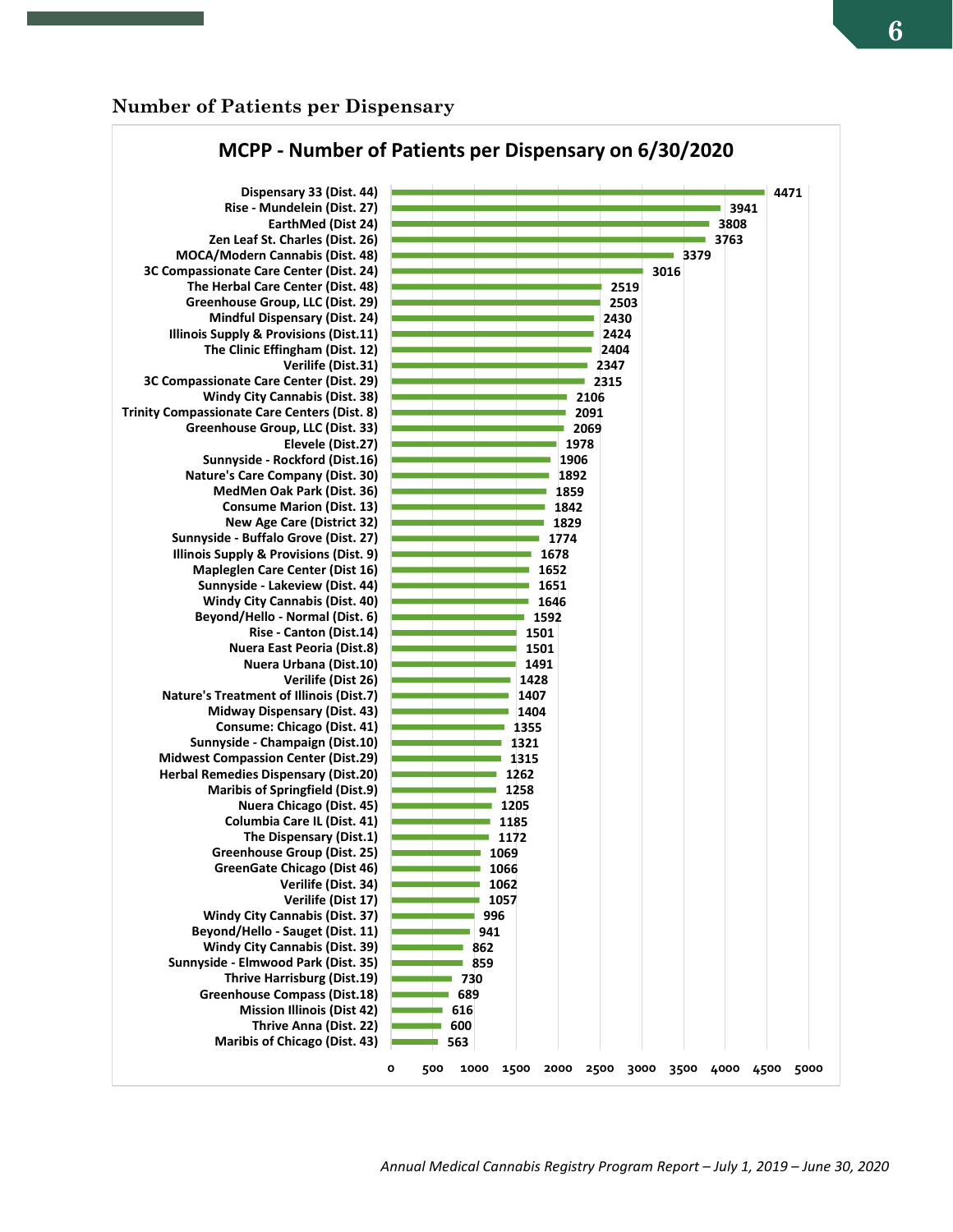

*Annual Medical Cannabis Registry Program Report – July 1, 2019 – June 30, 2020*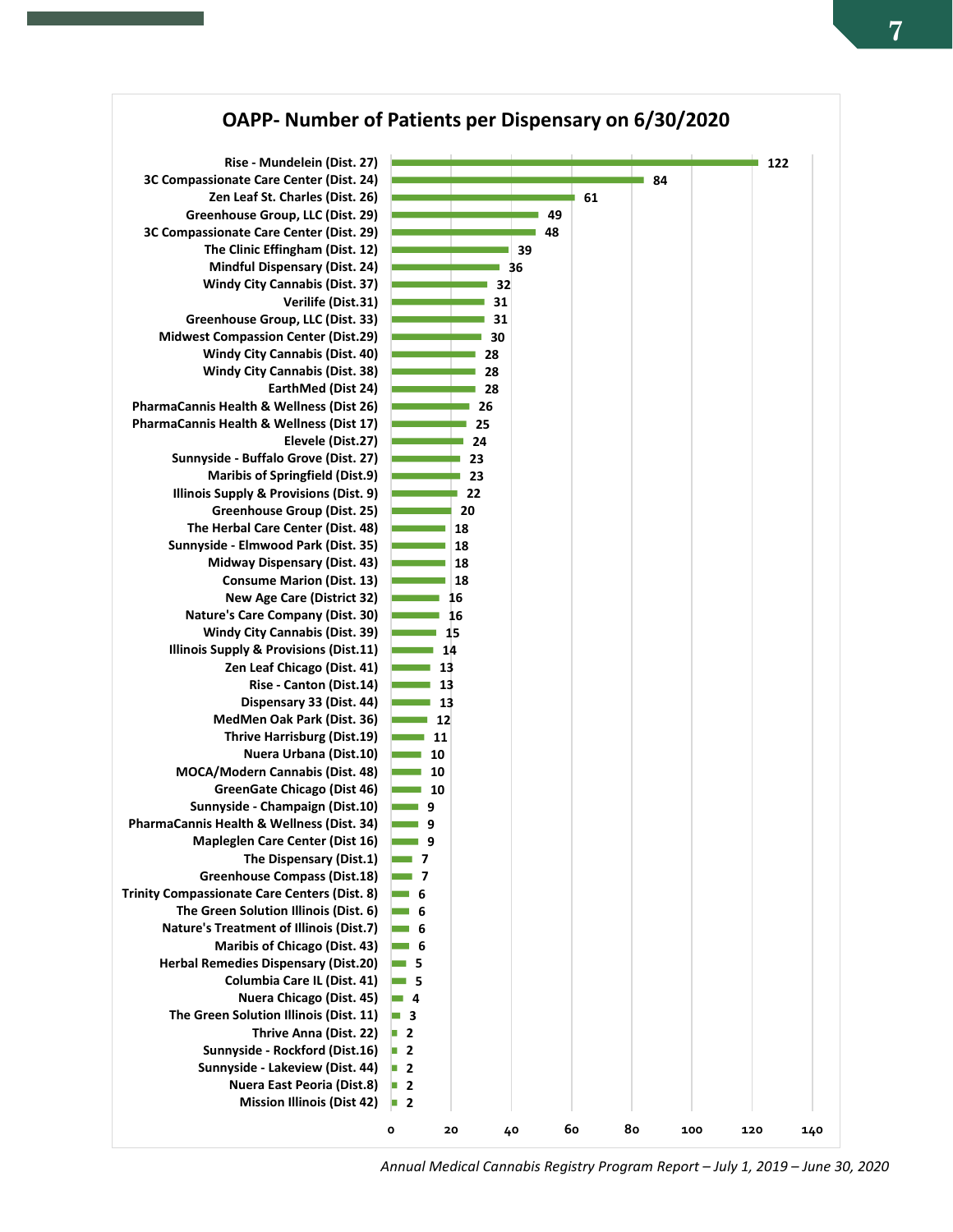*As of June 30, 2020, IDPH approved applications for approximately 122,000 qualifying patients (including 673 persons under 18 years of age) since the Medical Cannabis Patient Program (MCPP) began accepting applications on September 2, 2014.*

## <span id="page-7-0"></span>**MEDICAL CANNABIS PATIENT PROGRAM (MCPP)**

## <span id="page-7-1"></span>**Number of Applications Filed**

Between July 1, 2019 and June 30, 2020, approximately 47,400 people completed an application and submitted payment to the Illinois Department of Public Health (IDPH). During state fiscal year 2020, IDPH issued more than 44,500 new registry identification cards to registered qualifying patients, including 203 to persons under age 18. A total of 1,540 qualifying patients were denied a medical cannabis registration identification card. The primary reason why applicants were denied was because they did not respond to the notice(s) sent to correct deficiencies in their applications. The graph below shows the cumulative number of active qualifying patients each fiscal year since the program began accepting applications on September 2, 2014.



*Note: Data shown was taken up to 16 days after the end of each fiscal year.*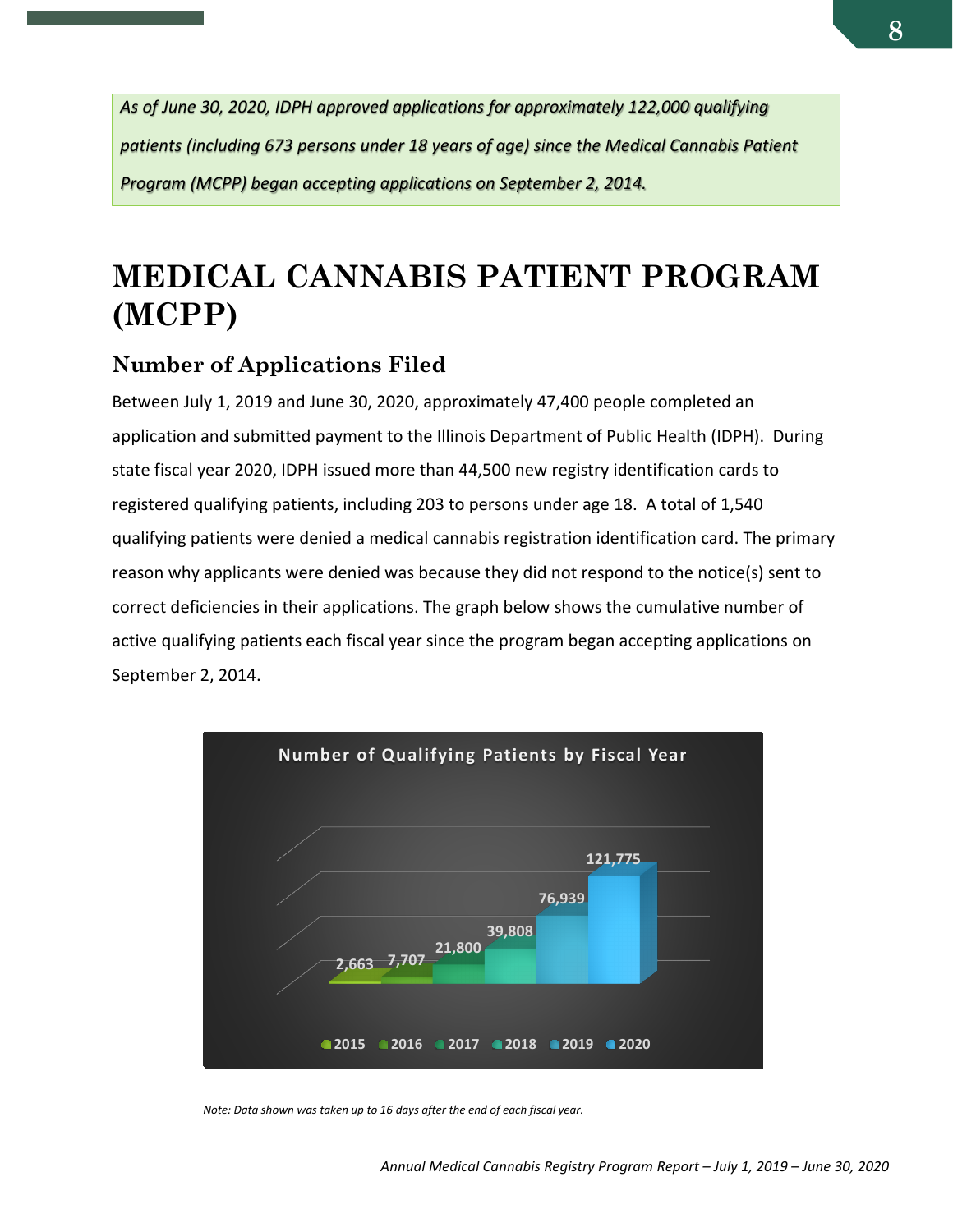#### <span id="page-8-0"></span>**Renewal and Extension Applications**

Medical cannabis registry identification cards may be valid for up to three years. When a qualifying patient first applies, a period of one year, two years, or three years may be chosen. The qualifying patient who applied and was approved for less than three years may extend their registry identification card by completing an online extension application and paying the required fee. The extension application extends a registry card for one year at a time until three years is reached and does not require proof of Illinois residency and a certification.

At the end of every three-year period, the qualifying registered patient may renew the registry identification card by completing the online renewal application, uploading the required documents, including proof of residency and an updated health care professional certification, and paying the required fee. The renewal may be valid for a period of one, two, or three years.

In fiscal year 2020, more than 35,537 extension and renewal applications were processed and approved. (This number includes over 20,000 that were auto-renewed due to the COVID-19 pandemic.)

### **Qualifying Registered Patients by Age and Gender**

#### **Age**

From July 1, 2019 through June 30, 2020, most of the qualifying patient applications were submitted by persons between 61 and 70 years of age (22.08%). Persons aged 51 to 60 years of age (21.65%) and persons between 41 and 50 years old (16.94%) comprised the next largest group of applicants. Over 14 percent of applications received from qualifying patients were from persons over age 70. In the depiction on the following page, the complete data for percentages of approved applications by age is shown:

#### **Gender**

Slightly more males (51.18%) applied for a medical cannabis registration identification card than females (48.82%).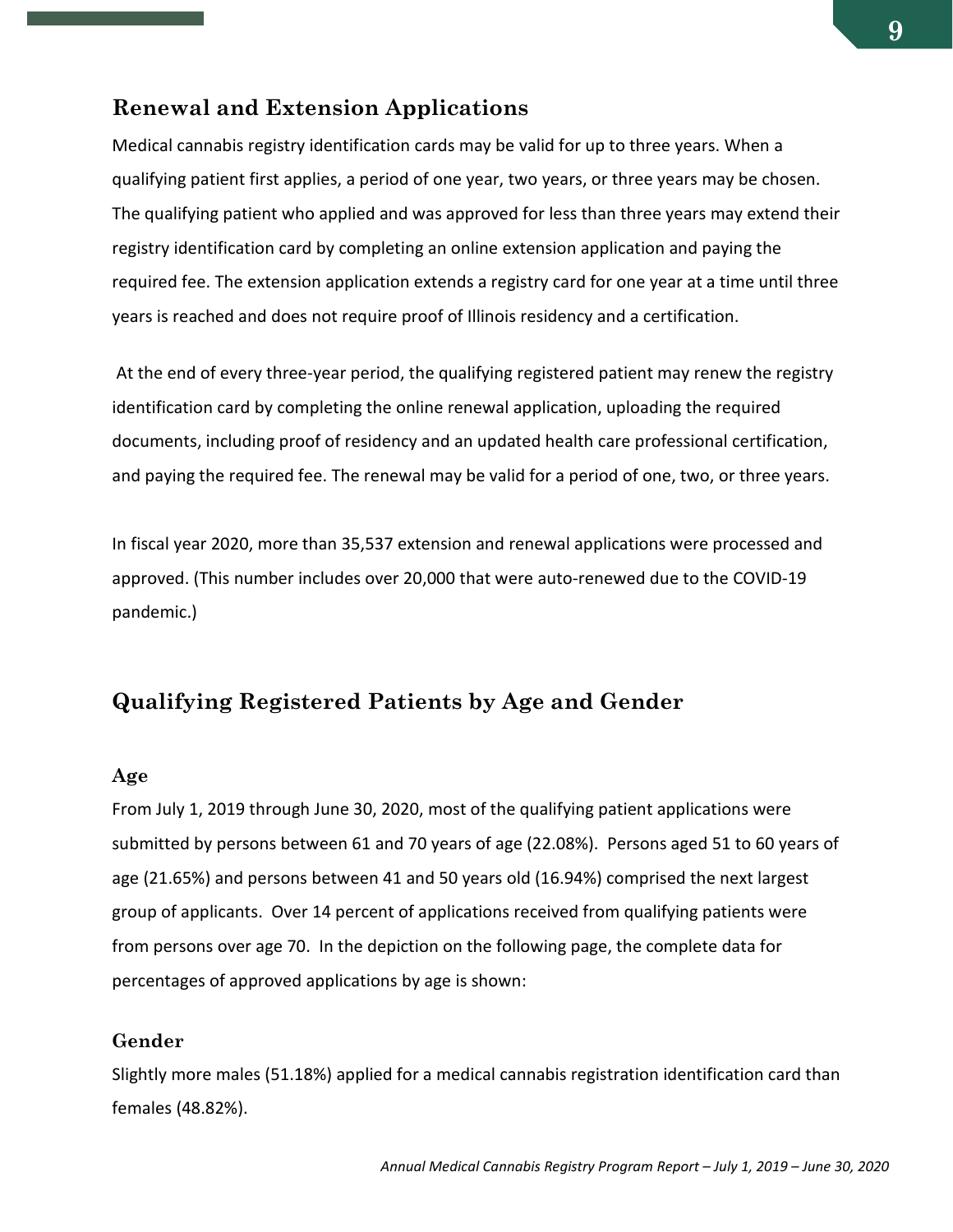

## <span id="page-9-0"></span>**Qualifying Patient Applications by County of Residence**

Most registered qualifying patients reside in Cook County (23,394). Lake, DuPage, and Will counties each have more than 3,300 registered qualifying patients. The table on the following page provides the number of qualifying patient applicants by county of residence for the period of July 1, 2019 through June 30, 2020: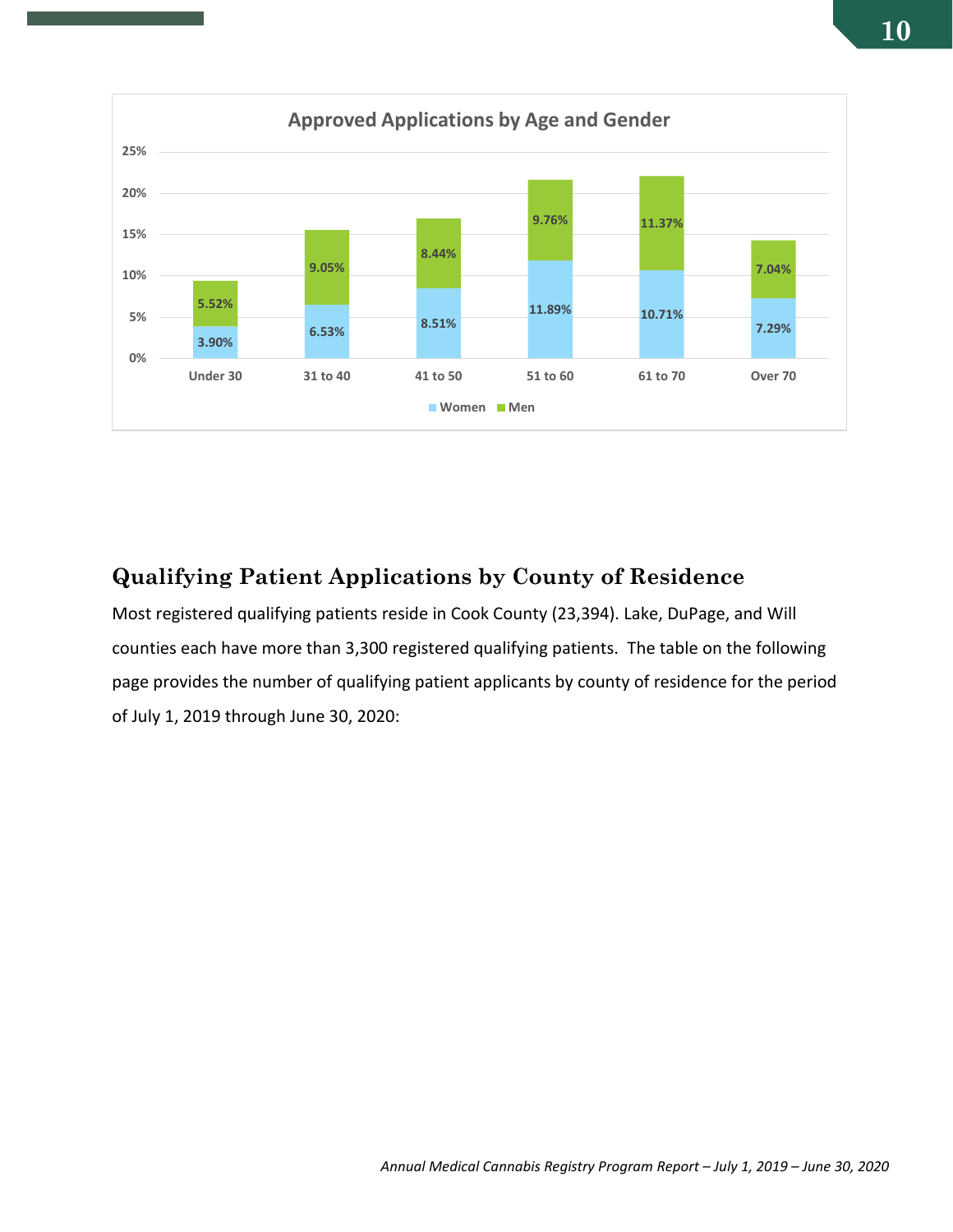## **Qualifying Patients by County of Residence**

| <b>County of</b><br><b>Residence</b> | <b>Number of</b><br><b>Qualifying</b><br><b>Patients</b> | <b>County of</b><br><b>Residence</b> | <b>Number of</b><br><b>Qualifying</b><br><b>Patients</b> | <b>County of</b><br><b>Residence</b> | <b>Number of</b><br><b>Qualifying</b><br><b>Patients</b> |
|--------------------------------------|----------------------------------------------------------|--------------------------------------|----------------------------------------------------------|--------------------------------------|----------------------------------------------------------|
| Cook                                 | 23,394                                                   | Boone                                | 207                                                      | Jo Daviess                           | 80                                                       |
| <b>DuPage</b>                        | 4,811                                                    | Stephenson                           | 206                                                      | Marshall                             | 76                                                       |
| Lake                                 | 4,221                                                    | Christian                            | 186                                                      | White                                | 76                                                       |
| Will                                 | 3,373                                                    | Henry                                | 185                                                      | Jersey                               | 68                                                       |
| Kane                                 | 2,312                                                    | Woodford                             | 179                                                      | Perry                                | 67                                                       |
| <b>McHenry</b>                       | 2,021                                                    | <b>Marion</b>                        | 175                                                      | Crawford                             | 66                                                       |
| Winnebago                            | 1,335                                                    | Union                                | 174                                                      | Moultrie                             | 66                                                       |
| <b>Tazewell</b>                      | 1,082                                                    | Logan                                | 169                                                      | <b>Bond</b>                          | 65                                                       |
| Peoria                               | 1,074                                                    | Mason                                | 165                                                      | Menard                               | 65                                                       |
| Sangamon                             | 1,064                                                    | Morgan                               | 141                                                      | Wayne                                | 61                                                       |
| Champaign                            | 1,048                                                    | Jefferson                            | 140                                                      | Ford                                 | 56                                                       |
| Madison                              | 1,017                                                    | Montgomery                           | 139                                                      | Cumberland                           | 51                                                       |
| Mclean                               | 1,009                                                    | Livingston                           | 135                                                      | Cass                                 | 50                                                       |
| <b>Saint Clair</b>                   | 681                                                      | Saline                               | 130                                                      | Greene                               | 49                                                       |
| Rock Island                          | 662                                                      | McDonough                            | 128                                                      | Edgar                                | 46                                                       |
| La Salle                             | 562                                                      | <b>Bureau</b>                        | 122                                                      | Jasper                               | 46                                                       |
| Adams                                | 552                                                      | Richland                             | 121                                                      | Warren                               | 44                                                       |
| Kendall                              | 549                                                      | Pike                                 | 120                                                      | Lawrence                             | 39                                                       |
| Dekalb                               | 532                                                      | Shelby                               | 119                                                      | Wabash                               | 36                                                       |
| Kankakee                             | 457                                                      | Monroe                               | 118                                                      | Pope                                 | 34                                                       |
| Fulton                               | 399                                                      | <b>Iroquois</b>                      | 114                                                      | Schuyler                             | 34                                                       |
| Grundy                               | 396                                                      | Piatt                                | 113                                                      | Alexander                            | 32                                                       |
| Macon                                | 369                                                      | Fayette                              | 109                                                      | Washington                           | 31                                                       |
| Whiteside                            | 348                                                      | Carroll                              | 107                                                      | Hardin                               | 30                                                       |
| Williamson                           | 347                                                      | Massac                               | 104                                                      | Gallatin                             | 27                                                       |
| Coles                                | 308                                                      | <b>Dewitt</b>                        | 101                                                      | <b>Brown</b>                         | 26                                                       |
| Vermilion                            | 306                                                      | Clinton                              | 100                                                      | Edwards                              | 26                                                       |
| Effingham                            | 288                                                      | <b>Hancock</b>                       | 97                                                       | Henderson                            | 23                                                       |
| Jackson                              | 280                                                      | Clark                                | 93                                                       | Pulaski                              | 22                                                       |
| Macoupin                             | 242                                                      | Johnson                              | 93                                                       | <b>Stark</b>                         | 22                                                       |
| Ogle                                 | 241                                                      | Douglas                              | 92                                                       | Scott                                | 21                                                       |
| Lee                                  | 227                                                      | Randolph                             | 91                                                       | Putnam                               | 20                                                       |
| Knox                                 | 221                                                      | Clay                                 | 89                                                       | Hamilton                             | 17                                                       |
| Franklin                             | 217                                                      | Mercer                               | 84                                                       | Calhoun                              | 15                                                       |

**July 1, 2019 through June 30, 2020**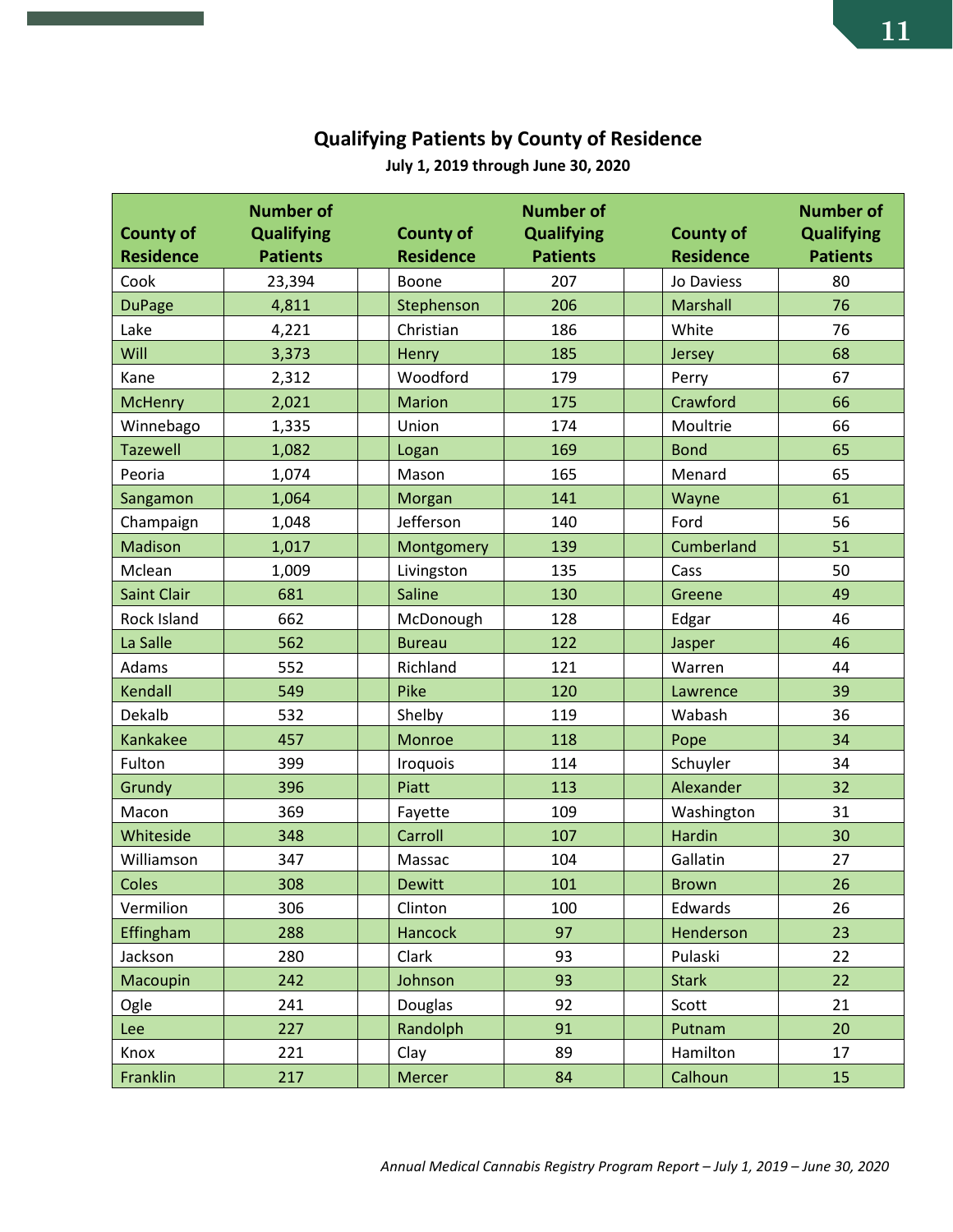#### <span id="page-11-0"></span>**Qualifying Debilitating Medical Conditions**

In fiscal year 2020, qualifying patients may be certified for a medical cannabis registry identification card under one of the following conditions, specified by the Act:

Agitation of Alzheimer's Disease; Acquired Immune Deficiency Syndrome (AIDS); Amyotrophic Lateral Sclerosis (ALS); Anorexia Nervosa; Arnold-Chiari Malformation; Autism; Cachexia/Wasting Syndrome; Cancer; Causalgia; Chronic Inflammatory Demyelinating Polyneuropathy; Chronic Pain; Crohn's Disease; CRPS (Complex Regional Pain Syndromes Type II); Dystonia; Ehlers-Danlos Syndrome (EDS); Fibrous Dysplasia; Glaucoma; Hepatitis C; Hydrocephalus; Hydromyelia; Interstitial Cystitis; Irritable Bowel Syndrome; Lupus; Migraines; Multiple Sclerosis; Muscular Dystrophy; Myasthenia Gravis; Myoclonus; Nail-Patella Syndrome; Neuro-Behcet's Autoimmune Disease; Neuropathy; Neurofibromatosis; Osteoarthritis; Parkinson's Disease; Polycystic Kidney Disease (PKD); Positive Status for Human Immunodeficiency Virus (HIV); Post-Traumatic Stress Disorder (PTSD); Reflex Sympathetic Dystrophy (RSD) Complex Regional Pain Syndromes Type I; Residual Limb Pain; Rheumatoid Arthritis (RA); Seizures (including those characteristic of Epilepsy); Severe Fibromyalgia; Sjogren's Syndrome; Spinal Cord Disease including but not limited to Arachnoiditis; Spinal Cord Injury- damage to the nervous tissue of the spinal cord with objective neurological indication of intractable spasticity; Spinocerebellar Ataxia (SCA); Superior Canal Dehiscence Syndrome; Syringomyelia; Tarlov Cysts; Tourette's Syndrome; Traumatic Brain Injury (TBI) and Post-Concussion Syndrome; and Ulcerative Colitis.

An individual diagnosed with one or more of those conditions may qualify to apply for a medical cannabis registry identification card. The qualifying patient must obtain a written certification from an Illinois licensed health care professional with whom they have a bona fide health care professional-patient relationship.

#### **Certifications Issued by Type of Debilitating Condition**

Between July 1, 2019 and June 30, 2020, qualifying patients who applied for a medical cannabis registry identification card in Illinois were certified for the following qualifying debilitating medical conditions as illustrated on the following page. Over 20 percent of all qualifying patients indicated chronic pain as their debilitating condition.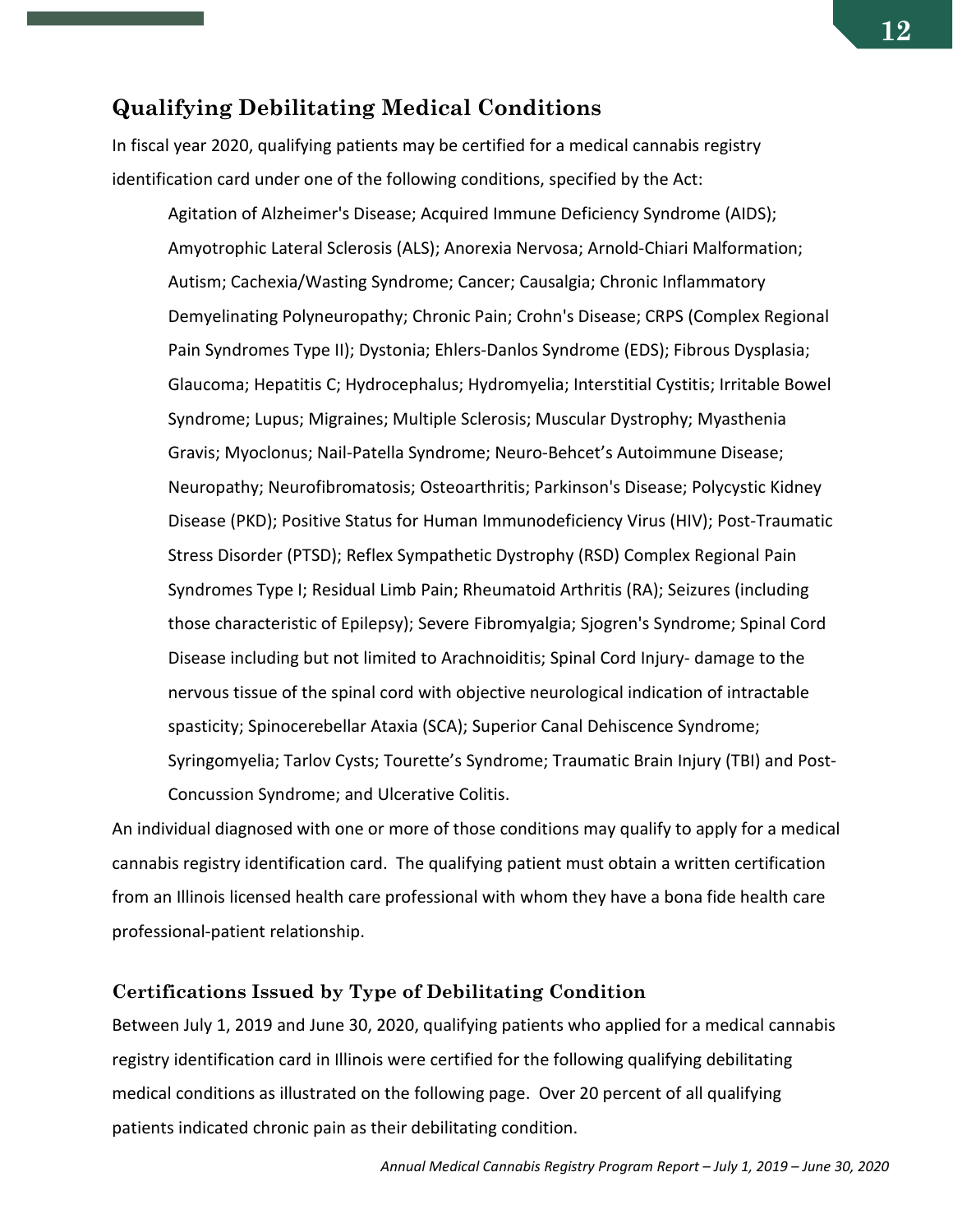

*\*Some qualifying patients may have more than one debilitating condition.*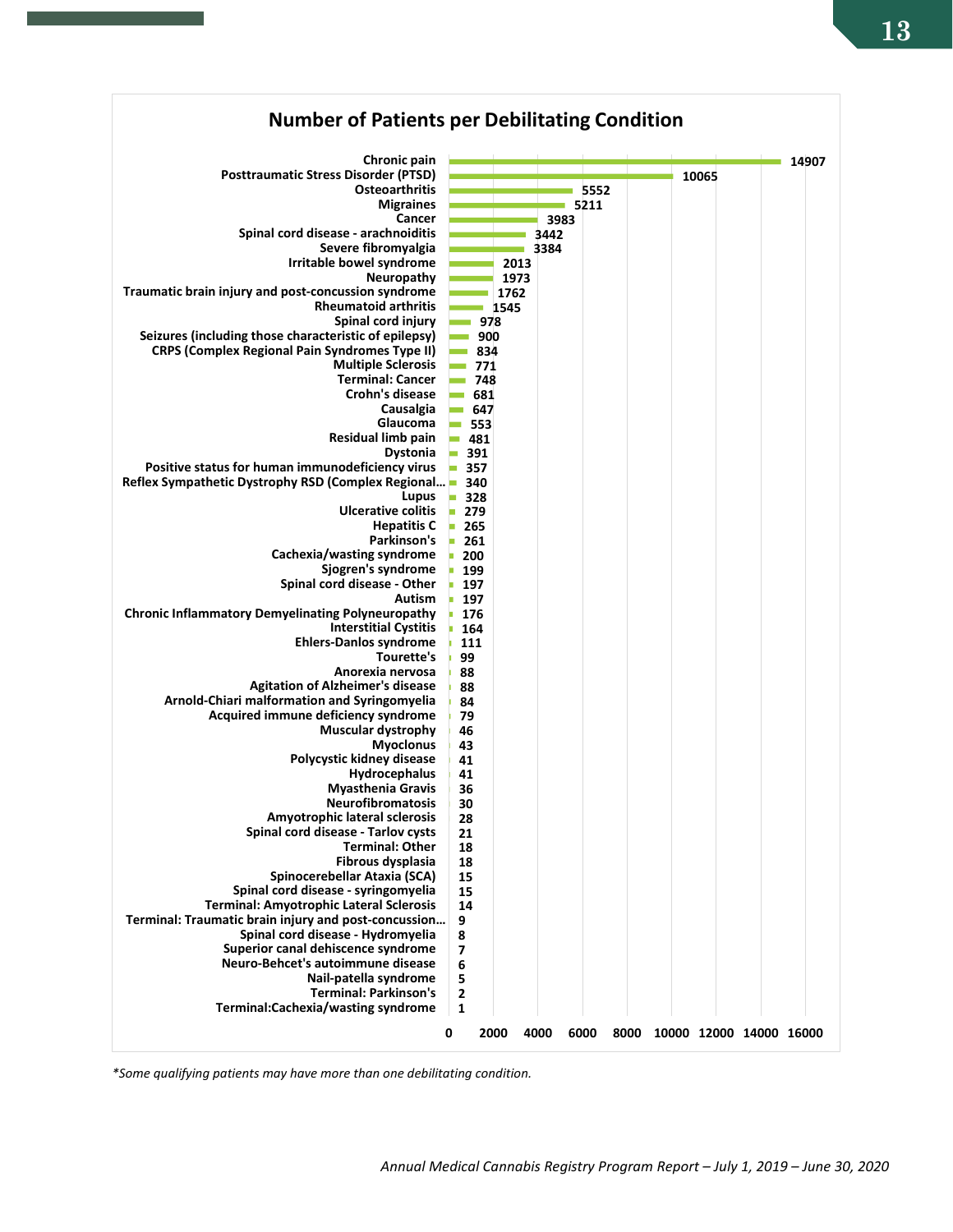#### <span id="page-13-0"></span>**Caregivers**

A qualifying patient may identify a caregiver to assist with the use of medical cannabis. Designated caregivers may enter a licensed medical cannabis dispensary and purchase medical cannabis on behalf of a registered qualifying patient. A designated caregiver must be 21 years of age or older and can only assist one patient with the use of medical cannabis. Between July 1, 2019 and June 30, 2020, over 6,500 applications for designated caregivers were approved.

#### <span id="page-13-1"></span>**Minor Caregivers**

One caregiver is included at no charge in the application for a minor. However, if a qualifying patient under 18 years of age identifies two designated caregivers as both biological parents or two legal guardians that have significant decision-making responsibilities over the qualifying minor patient, or if only biological parent or legal guardian has significant decision-making responsibilities for the qualifying patient under 18 years of age, then a second designated caregiver may be identified for an additional fee and caregiver application. All minor qualifying patient applicants must include two health care professional written certifications from two separate health care professionals, one recommending and one reviewing. There were 211 applications for minors approved during this fiscal year.

## **Terminal Illness**

Beginning in fiscal year 2017, patients diagnosed with a terminal illness were able to apply for a medical cannabis registry identification card valid for six months. Terminal illness is defined as having a life expectancy of six months or less. The terminal illness application is expedited and must be approved or denied within 14 days from receiving a complete application. The terminal illness application is offered at no cost to the patient. IDPH offers a free designated caregiver application for patients applying under the terminal illness category to ensure the patient has access to medical cannabis as their condition deteriorates. The terminal illness application includes a health care professional confirmation of the terminal illness diagnosis, which is not limited to the 52 qualifying conditions. Cancer was the most frequent terminal illness diagnosis with 748 terminal cancer patients out of 792 total terminal patients (nearly 95%). For a full list of terminal illness conditions identified, refer to the table on the next page.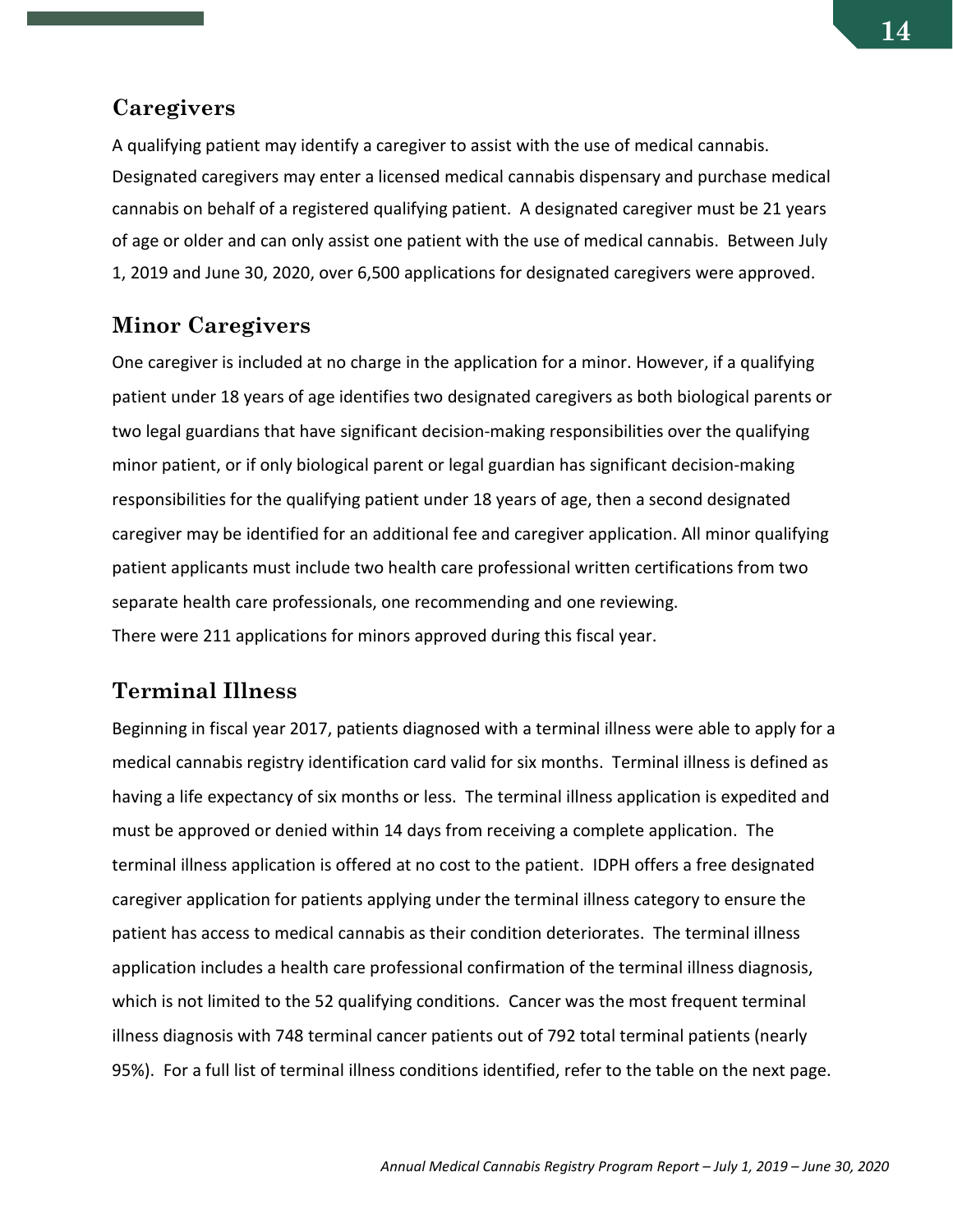| <b>Terminal Illness Condition</b>                   | <b>Number of Patients</b> |
|-----------------------------------------------------|---------------------------|
| <b>Cancer</b>                                       | 748                       |
| <b>Other</b>                                        | 18                        |
| <b>Amyotrophic Lateral Sclerosis</b>                | 14                        |
| Traumatic brain injury and post-concussion syndrome | 9                         |
| <b>Parkinson's Disease</b>                          |                           |
| Cachexia/wasting syndrome                           |                           |

#### **Number of Qualifying Patients by Terminal Illness July 1, 2019 to June 30, 2020**

## <span id="page-14-0"></span>**Reduced Fee Registry Candidates**

A reduced application fee is offered for individuals who are veterans, enrolled in Social Security Disability Income (SSDI), or Supplemental Security Income (SSI). In addition, applicants receiving U.S. Railroad Retirement Board Disability benefits, Teacher's Retirement System disability benefits, or Illinois State Universities Retirement System disability benefits may also qualify for a reduced fee with submission of valid proof of disability benefits.

#### **Veterans**

Veterans who served in one of the five active-duty Armed Services or their respective Guard or Reserve units and who were discharged or released from service under conditions other than dishonorable are qualified to apply for the reduced application fee.

During state fiscal year 2020, over 2,600 veterans applied for a registry identification card. In addition, the number of qualifying veterans in 2020 was more than eight times greater than in 2015.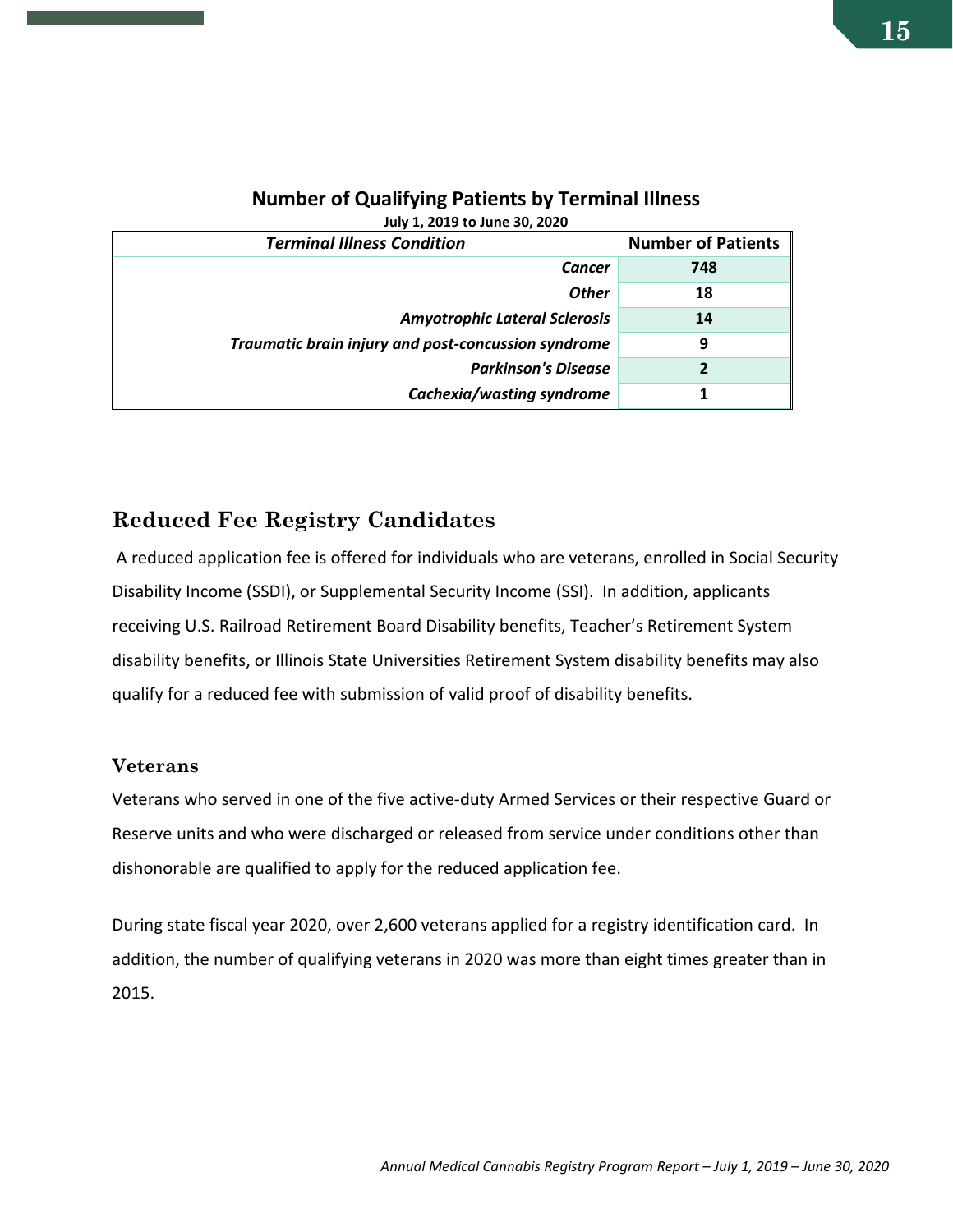

#### **Social Security Disability or Supplement Income Recipients**

Qualifying patients enrolled in Social Security Disability Income (SSDI), or Supplemental Security Income (SSI) programs are also qualified to apply for the reduced application fee for the Medical Cannabis Patient Program (MCPP).

Over 8,000 qualifying patients applied for MCPP under the reduced application fee, which is available to individuals receiving SSDI or SSI in fiscal year 2020. Furthermore, the number of applicants applying as a SSDI or SSI recipient is over seven times more than at the time of the program's initiation in 2014.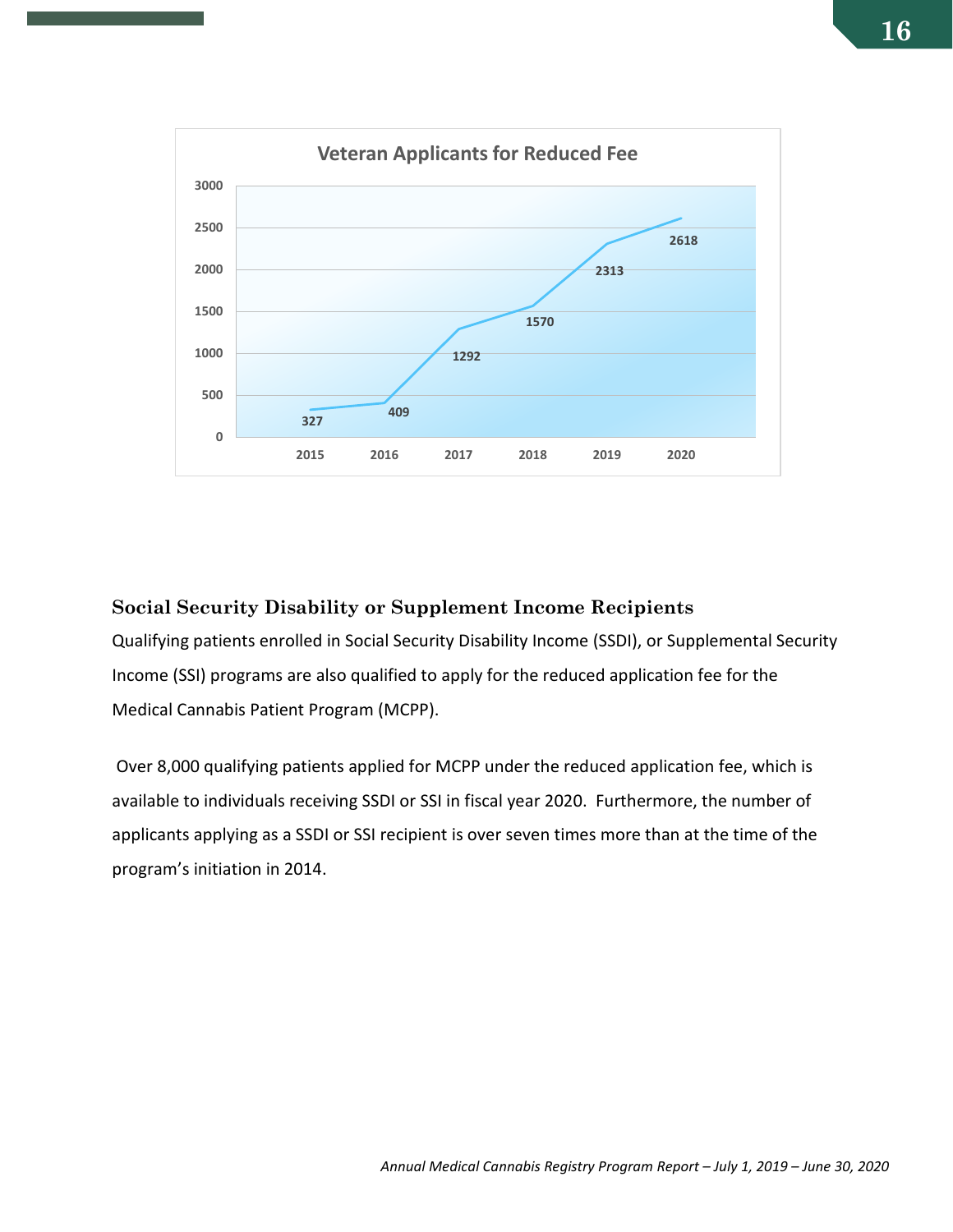

### <span id="page-16-0"></span>**Health Care Professional Certification**

The MCPP requires a health care professional to provide a written certification confirming the diagnosis of a qualifying debilitating medical condition for patients seeking to apply for a medical cannabis registry identification card. A health care professional must be one of the following: A doctor of medicine or osteopathy licensed under the Medical Practice Act; an advanced practice nurse licensed under the Nurse Practice Act; a physician assistant licensed under the Physician Assistant Practice Act. All must also have a current controlled substances license under Article II of the Illinois Controlled Substances Act.

#### **Certifying Health Care Professional Attestations**

Qualifying patients are encouraged to consult with their health care professional about the use of medical cannabis. The health care professional completes a certification document attesting the patient has a confirmed diagnosis of one or more of the qualifying debilitating medical conditions defined in the Compassionate Use of Medical Cannabis Program Act and submits the document directly to the patient to include in their application. Health Care Professionals certify they have:

• Established a bona-fide health care professional-patient relationship with the qualifying patient applicant;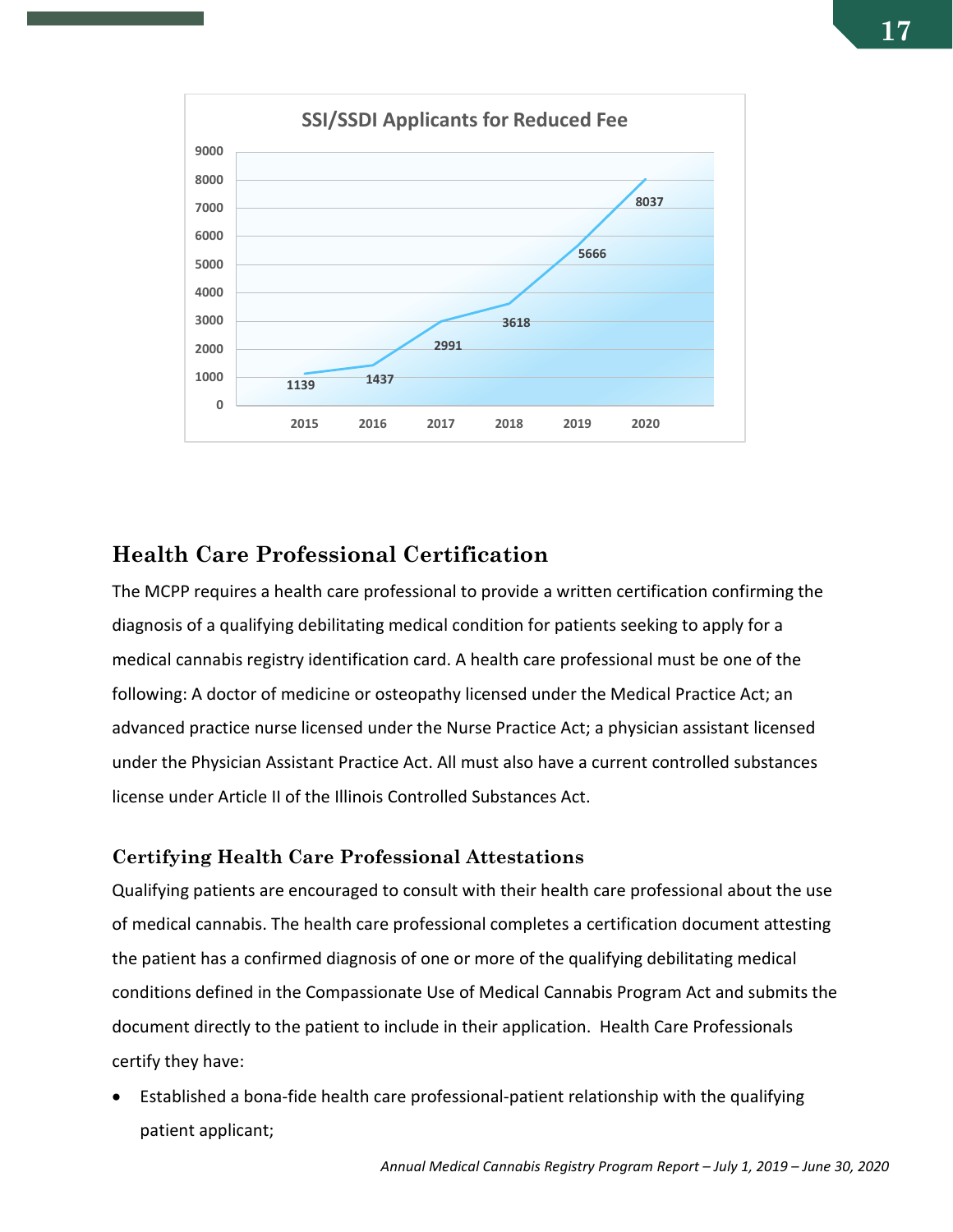- Conducted an in-person physical examination of the qualifying patient within the last 90 calendar days;
- Completed an assessment of the qualifying patient's medical history, including the review of medical records from other treating physicians within the previous 12 months; and
- Explained the potential risks and benefits of the medical use of cannabis to the qualifying patient.

Between July 1, 2019 and June 30, 2020, over 5,300 health care professionals, licensed in Illinois, submitted written certifications for qualifying patients seeking to participate in the medical cannabis program. Most health care professionals certified fewer than 25 qualifying patients each. Sixty-eight health care professionals certified more than 100 patients each. In fiscal year 2020, approximately 65,000 health care professional written certifications were submitted.

#### <span id="page-17-0"></span>**Adequate Supply of Medical Cannabis**

A registered qualifying patient may purchase up to 2.5 ounces of medical cannabis during a 14 day period. This amount of medical cannabis, called the "adequate supply," is defined in Section 10 of the Act. Purchases of medical cannabis can only be made at a licensed medical cannabis dispensary.

The registered patient's health care professional may submit a signed, written statement asserting that in their professional assessment, 2.5 ounces is an insufficient adequate supply to properly alleviate the patient's qualifying debilitating medical condition or symptoms associated with the patient's debilitating medical condition. The waiver must be accompanied by a \$25 check or money order from the patient if submitted outside of the application process. If the Department approves the waiver, the amount of medical cannabis recommended by the health care professional shall be noted on the updated registry identification card.

A total of 608 waivers were granted and the amount of increase in the allowable amount requested ranged from 2.6 ounces to 36 ounces. Just over 89% were waivers to increase allowable amount between 2.6 ounces and 5 ounces, approximately 9% between 5.5 ounces and 10 ounces, and 1.5% greater than 10 ounces.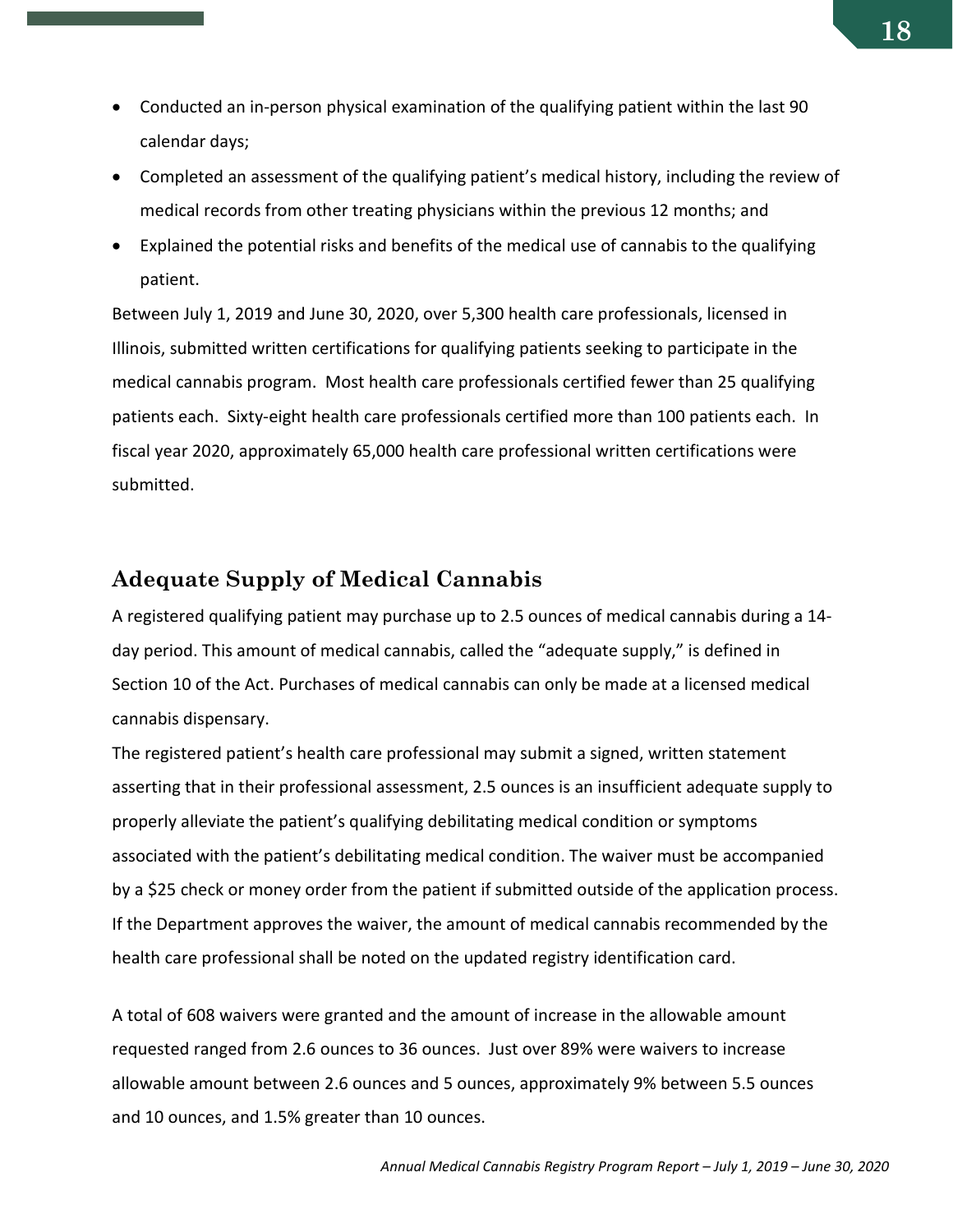## <span id="page-18-0"></span>**OPIOID ALTERNATIVE PILOT PROGRAM (OAPP)**

#### <span id="page-18-1"></span>**Number of Patients Registered**

Each patient may hold an active registration every 90 days with the option to renew through the Illinois Cannabis Tracking System (ICTS). On June 30, 2020, a total of 1,123 patients were actively registered meeting the following requirements: at least 21 years of age, an Illinois resident, certified by an Illinois licensed health care professional that the qualifying patient has a medical condition for which an opioid has been or could be prescribed on generally accepted standards of care, and payment of \$10.00 registration fee. From July 1, 2019- June 30, 2020, only 11 patients were denied due to having a Commerical Driver's License (CDL) or school bus permit which is not allowable according to the laws and rules of the Act for both programs. This fiscal year, approximately 400 registrations were revoked primarily due to the patient switching to the Medical Cannabis Patient Program (MCPP). A patient can only be active in one program at a time.

### <span id="page-18-2"></span>**Qualifying Registered Patients by Age and Gender**

#### **Age**

During fiscal year 2020, July 1, 2019 through June 30, 2020, most of the qualifying patient registrations were submitted by persons between 51 and 60 years of age (23.44%). Individuals 61 to 70 years of age (22.32%) and individuals between 41 and 50 years old (18.79%) comprised the next largest group of applicants. Almost 14 percent of registrations received from qualifying patients were from persons over age 70. The complete data for number of approved applications by age is shown on the following page: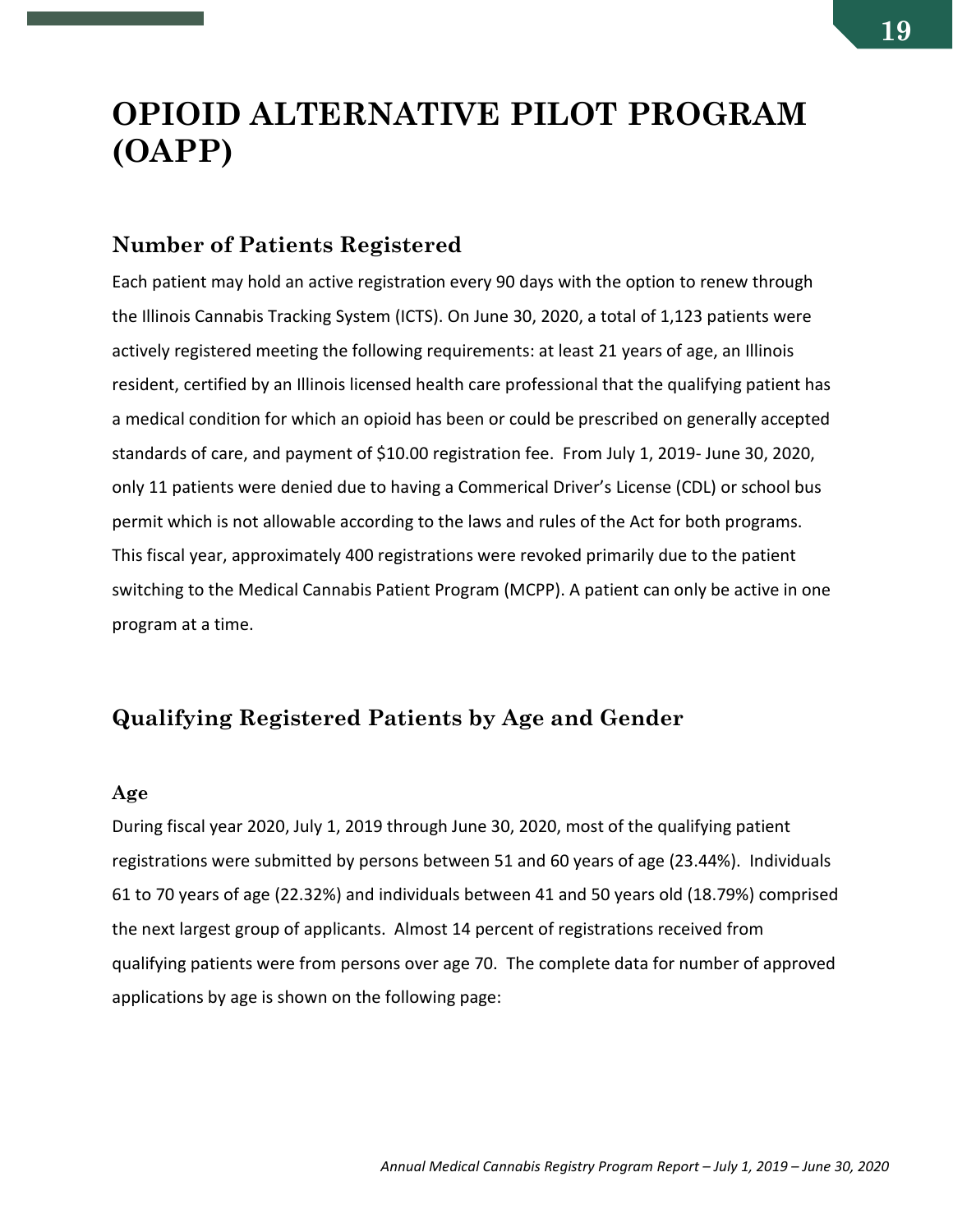

#### **Gender**

Slightly more females (53.14%) applied for a card under the OAPP program than males (46.86%). As you can see above, each age group slightly differs on the male to female ratio.

## <span id="page-19-0"></span>**Active Patients by County of Residence**

Most registered patients reside in Cook County (1,361). Will, Lake, and DuPage counties each have more than 375 registered patients. The table on the following page provides the number of active patients by county of residence for the period of July 1, 2019 through June 30, 2020: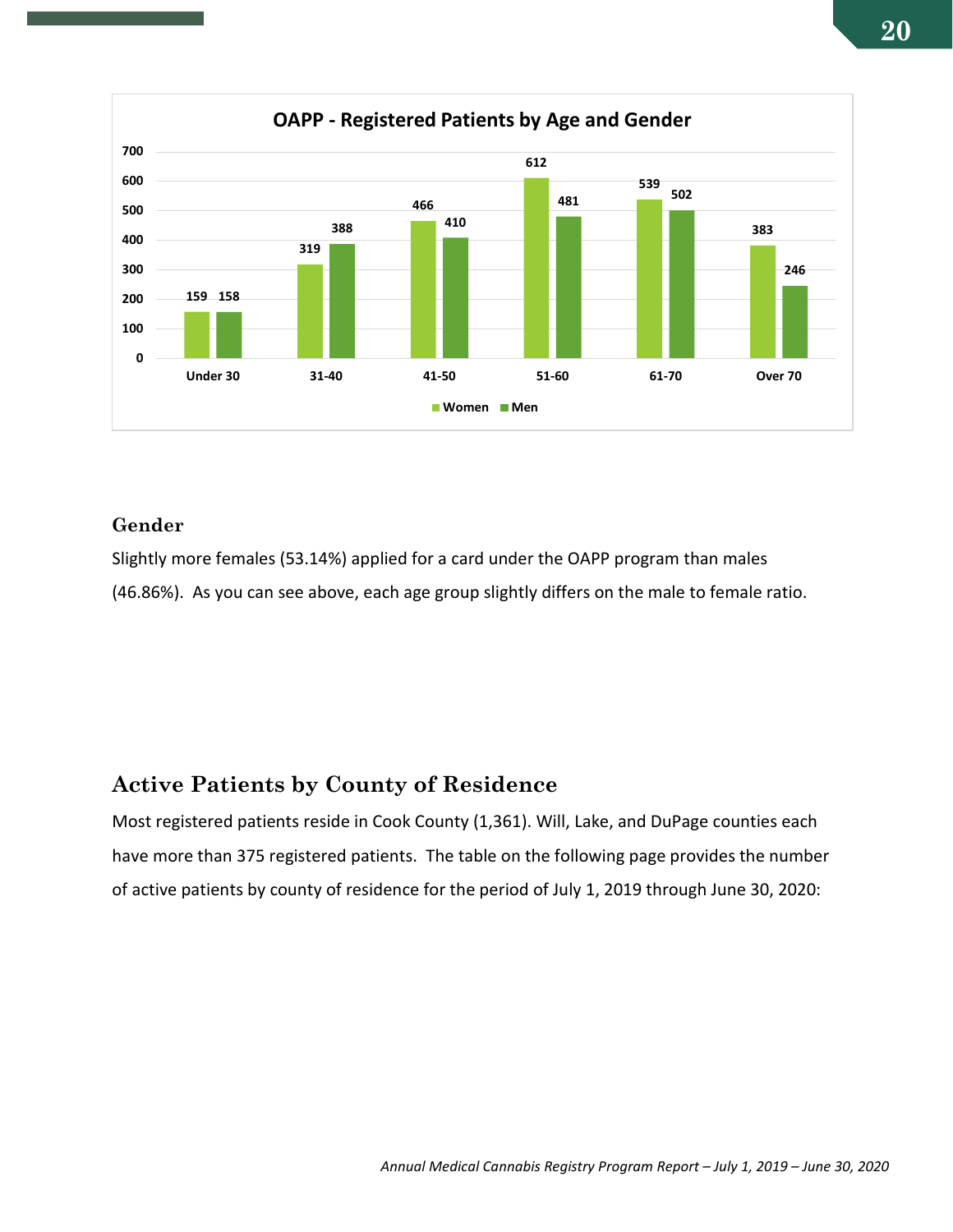|                    | <b>Number of</b> |                   | <b>Number of</b> |                  | <b>Number of</b> |
|--------------------|------------------|-------------------|------------------|------------------|------------------|
| <b>County of</b>   | <b>Active</b>    | <b>County of</b>  | <b>Active</b>    | <b>County of</b> | <b>Active</b>    |
| <b>Residence</b>   | <b>Patients</b>  | <b>Residence</b>  | <b>Patients</b>  | <b>Residence</b> | <b>Patients</b>  |
| Cook               | 1361             | Carroll           | 15               | Johnson          | 5                |
| Lake               | 533              | <b>Bureau</b>     | 13               | Logan            | 5                |
| <b>DuPage</b>      | 462              | <b>Clark</b>      | 13               | <b>Mason</b>     | $\overline{5}$   |
| Will               | 387              | Jackson           | 12               | McDonough        | 5                |
| Kane               | 297              | <b>Marion</b>     | 12               | Menard           | 5                |
| McHenry            | 147              | Clinton           | 11               | Piatt            | 5                |
| Sangamon           | 137              | Macoupin          | 11               | Ford             | $\overline{4}$   |
| Saint Clair        | 104              | Ogle              | 11               | Putnam           | 4                |
| La Salle           | 92               | Randolph          | 11               | <b>Saline</b>    | $\overline{4}$   |
| Champaign          | 83               | Adams             | 10               | Alexander        | 3                |
| Kendall            | 80               | Henry             | 10               | Christian        | $\overline{3}$   |
| Fulton             | 63               | Livingston        | 10               | Fayette          | 3                |
| Kankakee           | 62               | Montgomery        | 10               | <b>Hancock</b>   | $\overline{3}$   |
| Coles              | 58               | Tazewell          | 10               | Lawrence         | 3                |
| Stephenson         | 48               | White             | 10               | <b>Massac</b>    | $\overline{3}$   |
| Dekalb             | 43               | Williamson        | 10               | Morgan           | 3                |
| Grundy             | 40               | Macon             | $\overline{9}$   | Moultrie         | 3                |
| Monroe             | 40               | Shelby            | 9                | Perry            | 3                |
| <b>Rock Island</b> | 40               | Crawford          | 8                | <b>Hamilton</b>  | $\overline{2}$   |
| Madison            | 34               | Jasper            | 8                | Hardin           | $\overline{2}$   |
| Winnebago          | 27               | Woodford          | 8                | Marshall         | $\overline{2}$   |
| Peoria             | 25               | Douglas           | $\overline{7}$   | Mercer           | $\overline{2}$   |
| Whiteside          | 21               | Lee               | $\overline{7}$   | Pike             | $\overline{2}$   |
| <b>Bond</b>        | 20               | Union             | $\overline{7}$   | Richland         | $\overline{2}$   |
| Vermilion          | 19               | <b>Boone</b>      | $6\phantom{1}6$  | Washington       | $\overline{2}$   |
| Effingham          | 18               | Jefferson         | 6                | Wayne            | $\overline{2}$   |
| McLean             | 17               | <b>Jo Daviess</b> | $6\phantom{1}6$  | Gallatin         | $\mathbf{1}$     |
| Franklin           | 16               | Knox              | 6                | Pope             | 1                |
| <b>Iroquois</b>    | 16               | Cumberland        | 5                |                  |                  |

## **Number of Active Patients by County of Residence July 1, 2019 to June 30, 2020**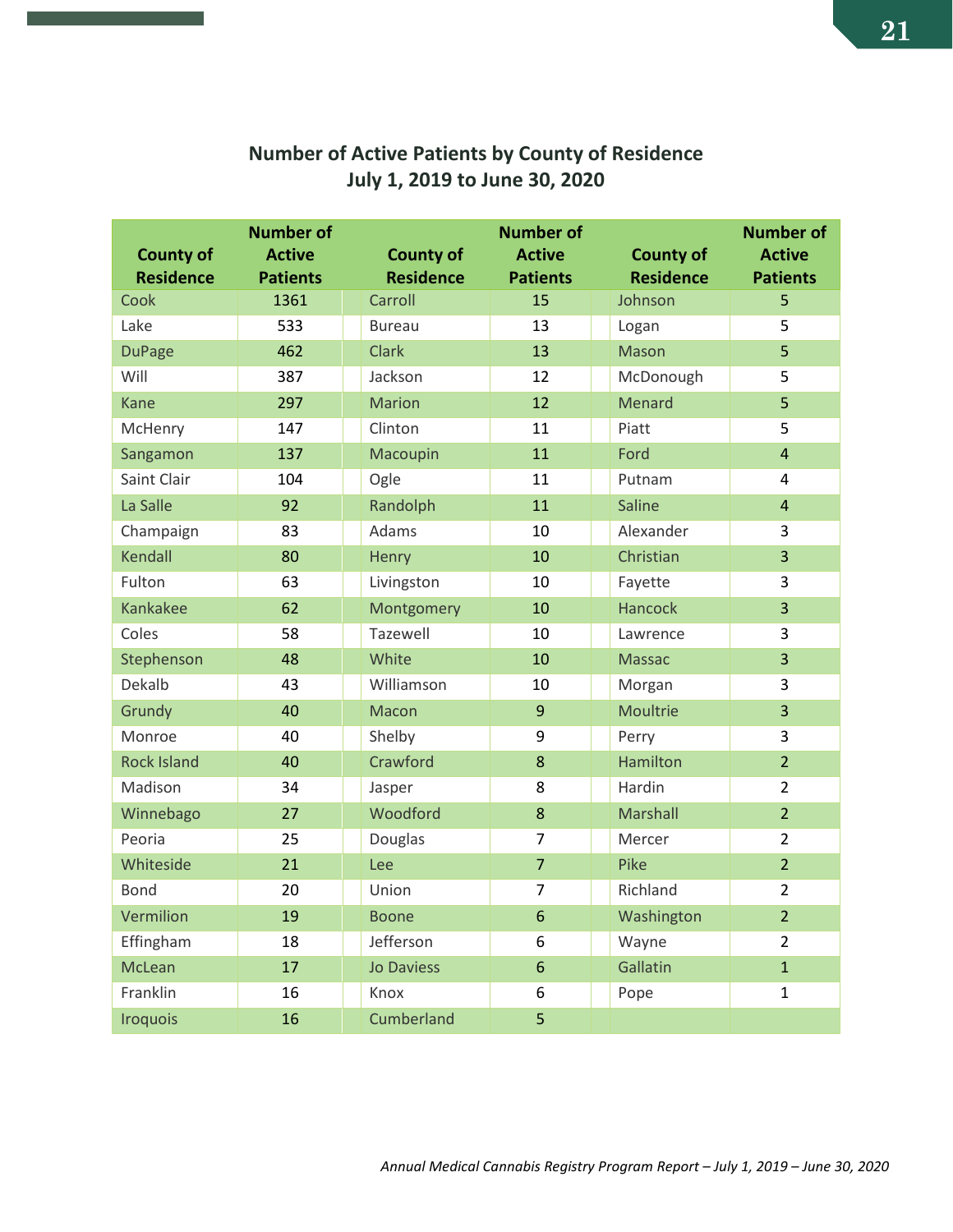#### <span id="page-21-0"></span>**Nature of Medical Conditions**

Qualifying patients may be certified for a medical cannabis registration for having a medical condition for which an opioid has been or could be prescribed based on generally accepted standards of care. Since a variety of conditions could qualify a patient, the certification does not simply ask to indicate a specific qualifying debilitating medical condition from an approved list as the MCPP, but rather, inquires on the nature of the patient's medical condition that led the health care professional to determine whether an opioid has been or could be prescribed. The graphical data below depicts if a patient was prescribed an opioid, the type of pain, and nature of medical condition(s).

#### **Number of Active Patients Prescribed an Opioid Prescription**

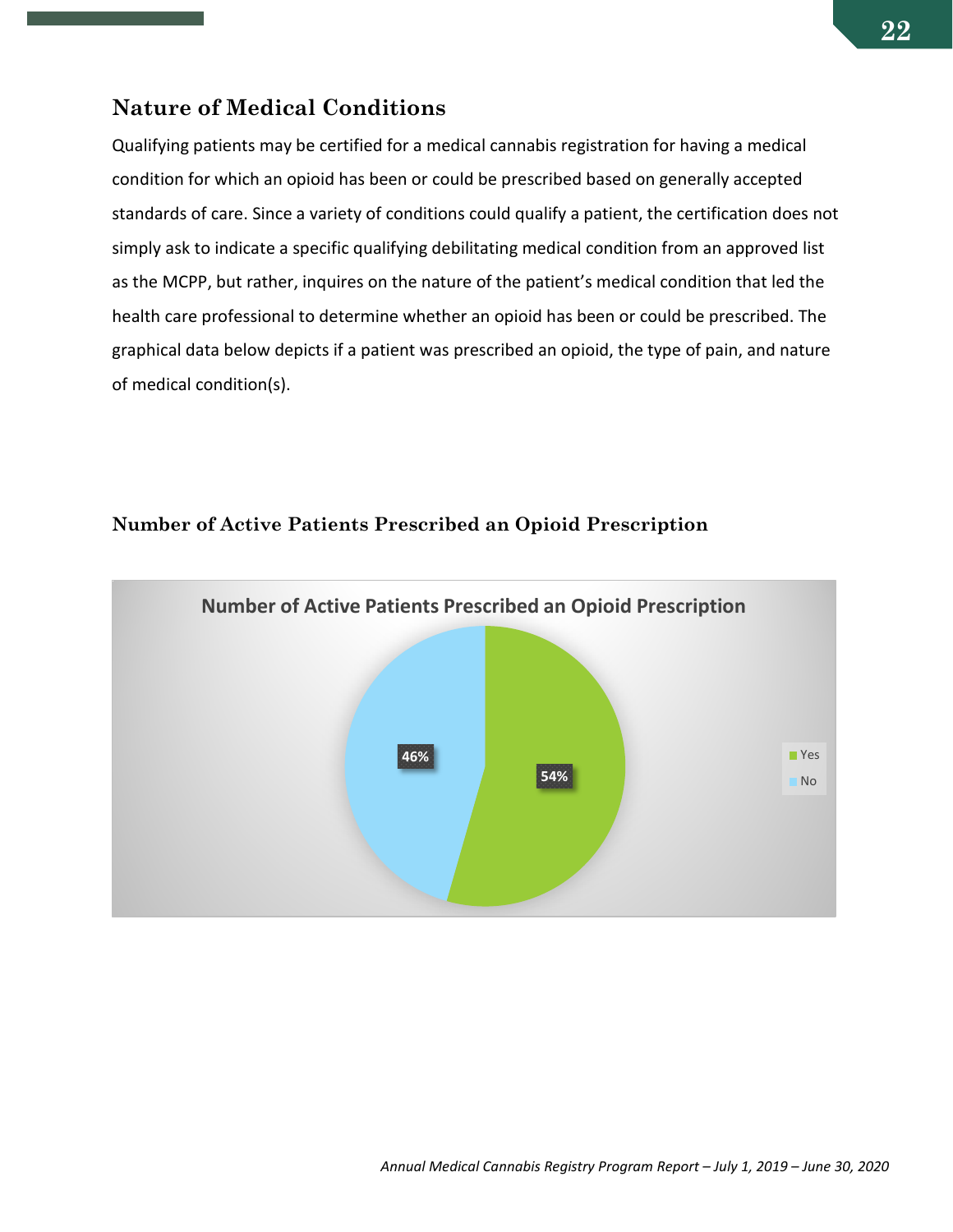

#### **Medical Conditions**



*\*Note: Physicians may have recorded more than one condition per patient.*